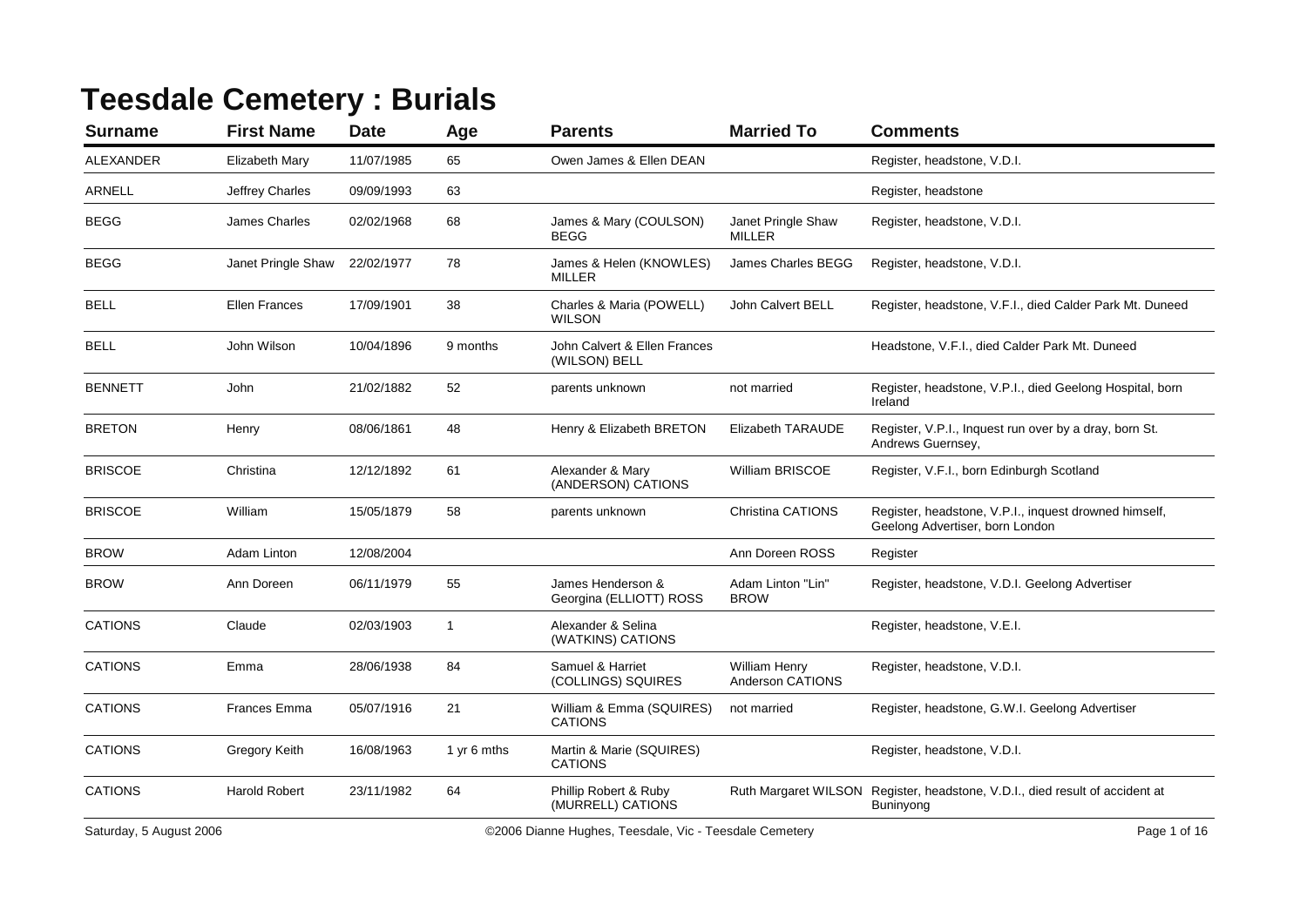| <b>Surname</b> | <b>First Name</b>    | <b>Date</b> | Age      | <b>Parents</b>                                | <b>Married To</b>                         | <b>Comments</b>                                                                                               |
|----------------|----------------------|-------------|----------|-----------------------------------------------|-------------------------------------------|---------------------------------------------------------------------------------------------------------------|
| <b>CATIONS</b> | Henry Anderson       | 09/04/1923  | 74       | Alexander & Margaret<br>(ANDERSON) CATIONS    | Emma SQUIRES                              | Register, headstone, V.D.I.                                                                                   |
| <b>CATIONS</b> | James Arthur         | 05/01/1961  | 69       | Henry & Emma (SQUIRES)<br><b>CATIONS</b>      | Vera Doris MARTIN                         | Register, headstone, V.D.I., inquest died result of motorbike<br>accident                                     |
| <b>CATIONS</b> | Margaret             | 17/05/1876  | 70       | John & Jane (MONTEITH)<br><b>ANDERSON</b>     | <b>Alexander CATIONS</b>                  | Register, headstone, V.P.I., died at Hesse Tollgate, Geelong<br>Advertiser, Alex bur Melb. Gen Cem. 23/8/1876 |
| <b>CATIONS</b> | <b>Marie Frances</b> | 10/06/1975  | 50       | Ernest & May (FLANAGAN)<br><b>SQUIRES</b>     |                                           | Martin Leslie CATIONS Register, headstone, V.D.I.                                                             |
| <b>CATIONS</b> | Myrtle Anderson      | 18/01/1914  | 3 days   | Phillip Robert & Ruby<br>(MURRELL) CATIONS    |                                           | Register, G.W.I.                                                                                              |
| <b>CATIONS</b> | <b>Ruth Margaret</b> | 23/11/1982  | 56       | John & Jane Irene (ALLEN)<br><b>WILSON</b>    | <b>Harold Robert</b><br><b>CATIONS</b>    | Register, headstone, V.D.I., died as result of accident at<br>Buninyong                                       |
| <b>CATIONS</b> | unmamed male         | 31/08/1915  | s/born   | Phillip Robert & Ruby<br>(MURRELL) CATIONS    |                                           | Register                                                                                                      |
| <b>CATIONS</b> | Vera Doris           | 27/10/2000  | 96       | Kenneth & Julia (DEMSEY)<br><b>MARTIN</b>     | James Arthur CATIONS Register, headstone. |                                                                                                               |
| <b>CATIONS</b> | Vivienne Dawn        | 24/06/1929  | 8 days   | James Arthur & Vera Doris<br>(MARTIN) CATIONS |                                           | V.D.I.                                                                                                        |
| <b>CLARK</b>   | James Kininmonth     | 19/09/1903  | 26       | John & Jessie (McRAE)<br><b>CLARK</b>         | not married                               | Register, headstone, V.E.I.                                                                                   |
| <b>CLARK</b>   | Jessie               | 13/02/1919  | 84       | Duncan & Christina McRAE                      | John CLARK                                | Register, headstone, G.W.I.                                                                                   |
| <b>CLARK</b>   | John                 | 28/08/1904  | 70       | William & Mary (McGREGOR)<br><b>CLARK</b>     | Jessie McRAE                              | Register, headstone, V.E.I.                                                                                   |
| <b>CLARK</b>   | John George          | 05/04/1898  | 26       | John & Jessie (McRAE)<br><b>CLARK</b>         | not married                               | Register, headstone, V.F.I.                                                                                   |
| <b>CLARK</b>   | Mary                 | 12/12/1898  | 33       | John & Jessie (McRAE)<br><b>CLARK</b>         | not married                               | Register, headstone, V.F.I.                                                                                   |
| <b>CLARK</b>   | unnamed infant       | 03/12/1871  | 1 hour   | John & Jessie (McRAE)<br><b>CLARK</b>         |                                           | Register, V.P.I.                                                                                              |
| <b>CLARK</b>   | Unnamed Male         | 23/01/1870  | 1 day    | John & Jessie (McRAE)<br><b>CLARK</b>         |                                           | V.P.I.                                                                                                        |
| <b>CLEARY</b>  | unnamed male         | 08/09/1870  | 10 hours | Michael & Margaret<br>(MOLONEY) CLEARY        |                                           | Register, V.P.I., Margaret born Cape of Good Hope, Cape<br>Colony Africa                                      |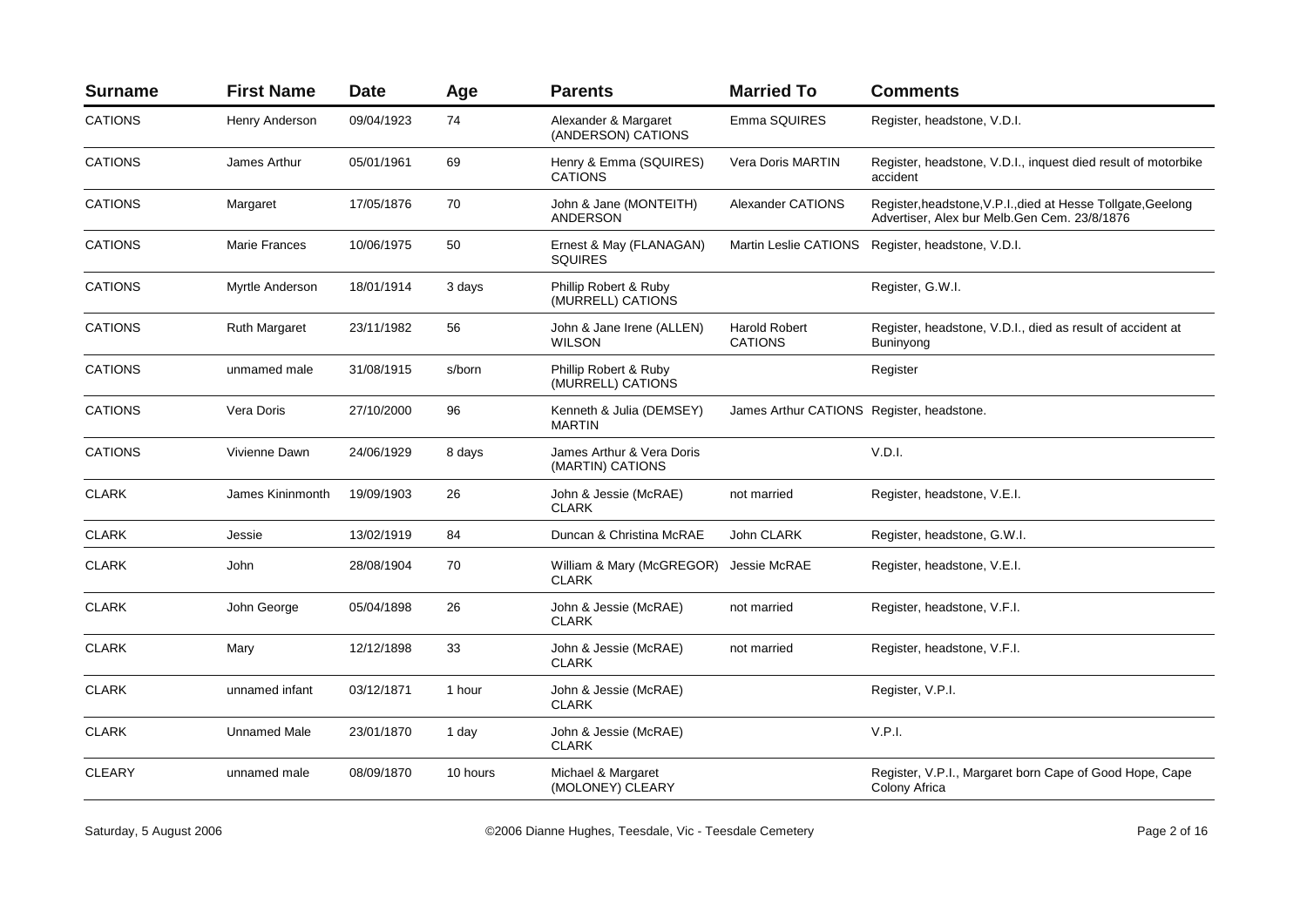| <b>Surname</b>   | <b>First Name</b>     | <b>Date</b> | Age | <b>Parents</b>                                 | <b>Married To</b>                       | <b>Comments</b>                                                                                          |
|------------------|-----------------------|-------------|-----|------------------------------------------------|-----------------------------------------|----------------------------------------------------------------------------------------------------------|
| <b>COOTE</b>     | Hugh                  | 16/12/1866  | 3   | William & Mary (McKINNON)<br>COOTE             |                                         | Register, V.P.I.                                                                                         |
| <b>CUTTING</b>   | <b>Arthur Stanley</b> | 09/08/1993  | 87  | Frederick & Elizabeth<br>(WRAY) CUTTING        | <b>Christine RICH</b>                   | Register, headstone                                                                                      |
| <b>CUTTING</b>   | Christine             | 15/01/1993  | 81  | John & Emily (DODD) RICH                       | <b>Arthur Stanley</b><br><b>CUTTING</b> | Register, headstone, born County Clare Ireland                                                           |
| <b>DELAHUNTY</b> | Elizabeth             | 14/04/1891  | 78  | Michael & Catherine<br>(FEEHAN) SHELLEY        | Joseph DELAHUNTY                        | Register, headstone, V.F.I.                                                                              |
| <b>DELAHUNTY</b> | John                  | 09/06/1879  | 70  | John & Sarah (TOOHEY)<br>DELAHUNTY             | <b>Elizabeth SHELLEY</b>                | Register, headstone, V.P.I. died Geelong, born Tipperary<br>Ireland                                      |
| DELAHUNTY        | Joseph                | 14/02/1875  | 25  | John & Elizabeth (O'HEALY)<br><b>DELAHUNTY</b> | not married                             | Register, headstone, V.P.I., inquest accidently killed after<br>being jammed between his dray and a tree |
| <b>DOW</b>       | Janet                 | 03/12/1895  | 65  | Thomas & Janet (McLEISH)<br><b>BROCK</b>       | Peter DOW Snr                           | Register, headstone, V.F.I.                                                                              |
| <b>DOW</b>       | Janet                 | 29/07/1949  | 77  | Peter & Janet (BROCK) DOW                      | not married                             | Register, headstone, V.D.I., Janet DOW appears on the<br>headstone but is buried at Colac.               |
| <b>DOW</b>       | Peter Jnr             | 05/04/1893  | 26  | Peter & Janet (BROCK) DOW                      | not married                             | Register, headstone, V.F.I.                                                                              |
| <b>DOW</b>       | Peter Snr.            | 06/02/1925  | 88  | John & Janet (ROBIN) DOW                       | Janet BROCK                             | Register, headstone, V.D.I.                                                                              |
| <b>DUNN</b>      | James                 | 09/05/1872  | 31  | Peter & Mary (McNAMARA)<br><b>DUNN</b>         |                                         | Register, V.P.I., Rhode, Ireland                                                                         |
| <b>DUNN</b>      | Mary                  | 27/11/1886  | 70  | Edward & Rosey<br>(CHAMBERS) McNAMARA          | Peter DUNN                              | Register, headstone, V.P.I.                                                                              |
| <b>DUNN</b>      | Peter                 | 13/08/1903  | 84  | Adam & Maria Elizabeth<br><b>DUNN</b>          | Mary McNAMARA                           | Register, V.E.I.                                                                                         |
| <b>EAGLEN</b>    | <b>Charles Lionel</b> | 02/12/1974  | 66  | William & Mary (BLACKMAN)<br><b>EAGLEN</b>     | Janet DOW                               | Register, headstone, V.D.I.                                                                              |
| <b>EAGLEN</b>    | Janet Dow             | 11/02/1985  | 75  | James Robert & Elizabeth<br>(TRELLER) IMRIE    |                                         | Charles Lionel EAGLEN Register, headstone, V.D.I.                                                        |
| EARL             | Edward                | 28/12/1903  | 62  | Joseph & Mary (WRIGHT)<br><b>EARL</b>          | Emma WEIGHTMAN                          | Register, V.E.I.                                                                                         |
| EARL             | Eliza                 | 19/01/1930  | 69  | Edward & Emma<br>(WEIGHTMAN) EARL              | not married                             | Register, V.D.I., died Ararat Hospital of Addisons Disease                                               |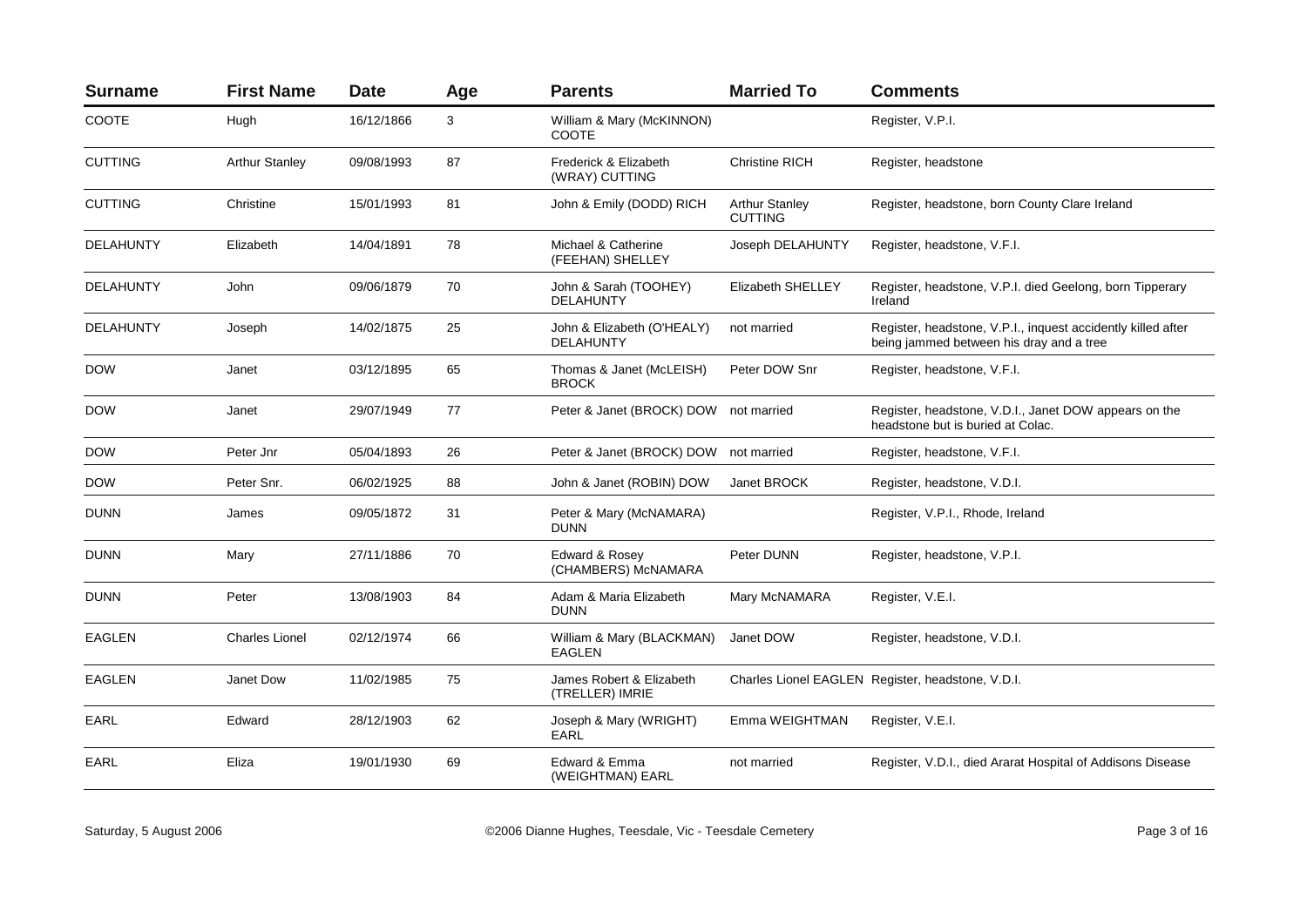| <b>Surname</b>     | <b>First Name</b>       | <b>Date</b> | Age    | <b>Parents</b>                                             | <b>Married To</b>                          | <b>Comments</b>                                                  |
|--------------------|-------------------------|-------------|--------|------------------------------------------------------------|--------------------------------------------|------------------------------------------------------------------|
| EARL               | Emma                    | 30/11/1929  | 93     | Joseph & Ellen (DODSON)<br><b>WEIGHTMAN</b>                | <b>Edward EARL</b>                         | Register, V.D.I., born South Wingfield, Derbyshire England       |
| <b>ELLIS</b>       | <b>Teresa Catherine</b> | 21/06/1941  | 58     | James & Annie (PETERS)<br><b>MEEHAN</b>                    | William Francis ELLIS                      | Register, V.D.I., Geelong Advertiser married St.Mary's 1923      |
| <b>ELLIS</b>       | <b>William Francis</b>  | 01/08/1950  | 88     | James & Mary (CURWAN)<br><b>ELLIS</b>                      | <b>Teresa Catherine</b><br><b>MEEHAN</b>   | Register, V.D.I., Geelong Advertiser, married St. Mary's<br>1923 |
| <b>FARRELLY</b>    | <b>Bridget</b>          | 19/01/1929  | 94     | Edmund & Bridget (GILDAY)<br>DONNELLAN                     | 1. Mathew HEHIR 2.<br><b>John FARRELLY</b> | Register, V.D.I.                                                 |
| <b>FEEHAN</b>      | Elizabeth Mary          | 08/07/1966  | 83     | Patrick & Mary (McCARTHY)<br><b>GUINANE</b>                |                                            | Register, headstone, V.D.I.                                      |
| <b>FEEHAN</b>      | John                    | 09/07/1877  | 3 wks  | John & Mary (DELAHUNTY)<br><b>FEEHAN</b>                   |                                            | Register, V.P.I., died Leigh Plains                              |
| <b>FEEHAN</b>      | John                    | 25/12/1920  | 78     | John & Catherine (MEEHAN)<br><b>FEEHAN</b>                 | Mary DELAHUNTY                             | Register, headstone, G.W.I., born Tipperary Ireland              |
| <b>FEEHAN</b>      | John Desmond            | 19/07/2002  | 77     | William James & Emily<br>Maude (SHANAHAN)<br><b>FEEHAN</b> | Monica TYACK                               | Register, Geelong Advertiser 20/07/2002, born 22/03/1925         |
| <b>FEEHAN</b>      | Joseph Patrick          | 13/01/1950  | 70     | John & Mary (DELAHUNTY)<br><b>FEEHAN</b>                   | Catherine Ann<br><b>GUINANE</b>            | Register, headstone, V.D.I. Geelong Advertiser                   |
| <b>FEEHAN</b>      | Katherine Ann           | 28/11/1973  | 87     | Patrick & Mary (McCARTHY)<br><b>GUINANE</b>                | Joseph Patrick<br><b>FEEHAN</b>            | Register, headstone, V.D.I.                                      |
| <b>FEEHAN</b>      | Mary                    | 03/06/1879  | 9 mths | John & Mary (DELAHUNTY)<br><b>FEEHAN</b>                   |                                            | Register, V.P.I.                                                 |
| <b>FEEHAN</b>      | Mary                    | 04/06/1926  | 80     | John & Elizabeth (SHELLY)<br>DELAHUNTY                     | John FEEHAN                                | Register, headstone, V.D.I.                                      |
| <b>FINN</b>        | James                   | 05/09/1864  | 8 days | Patrick & Margaret<br>(GORMAN) FINN                        |                                            | Register, V.P.I.                                                 |
| <b>FITZPATRICK</b> | John                    | 30/04/1892  | 80     | parents unknown                                            | Margaret SHELLY /<br>KELLY                 | V.F.I., 15 years in Tasmania before coming to Victoria           |
| <b>FLANAGAN</b>    | James                   | 12/01/1865  | 44     | Dennis & Kate FLANAGAN                                     | <b>Winifred LAVEN</b>                      | Register, headstone, V.P.I.                                      |
| <b>FLANAGAN</b>    | James                   | 02/10/1912  | 48     | James & Winifred (LEDDEN)<br><b>FLANAGAN</b>               | Ann Jane BUDGE                             | Register, headstone, V.F.I.                                      |
| <b>FLANAGAN</b>    | Winifred                | 13/09/1901  | 72     | John & Mary (BRODERICK)<br>LAVEN                           | <b>James FLANAGAN</b>                      | Register, headstone, V.F.I.                                      |

Saturday, 5 August 2006 **Cannica Contract Contract Contract Contract Contract Contract Contract Contract Contract Contract Contract Contract Contract Contract Contract Contract Contract Contract Contract Contract Contract**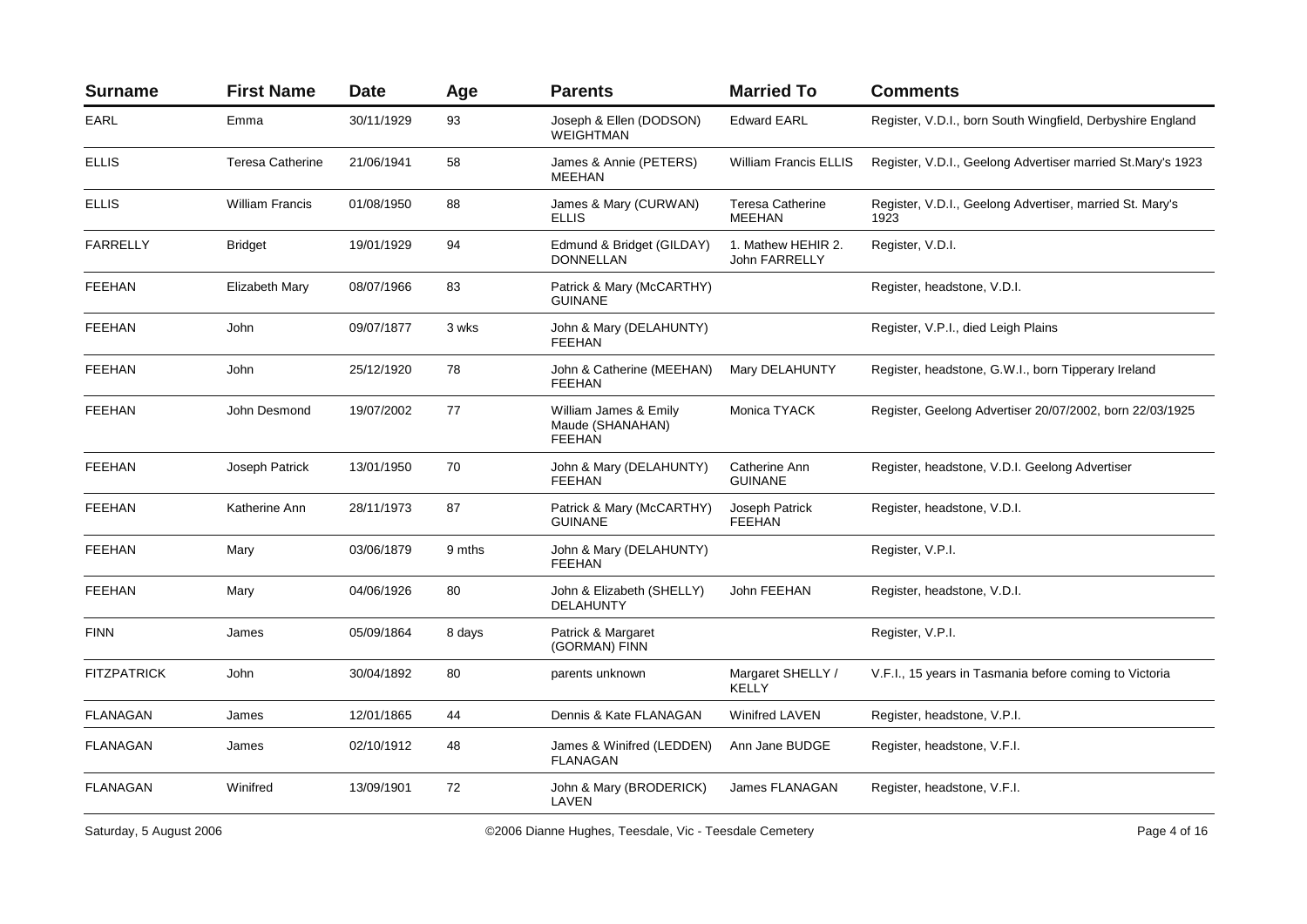| <b>Surname</b> | <b>First Name</b>        | <b>Date</b> | Age    | <b>Parents</b>                            | <b>Married To</b>   | <b>Comments</b>                                                                                  |
|----------------|--------------------------|-------------|--------|-------------------------------------------|---------------------|--------------------------------------------------------------------------------------------------|
| <b>FRASER</b>  | Donald                   | 17/03/1861  | 38     | parents unknown                           | unknown             | Headstone, V.P.I., died Native Creek Station, born<br><b>Inverness Scotland</b>                  |
| <b>FRASER</b>  | Isabella Kate            | 31/07/1904  | 17     | Alexander & Fingaline<br>(CLARK) FRASER   | not married         | Register, headstone, V.F.I.                                                                      |
| <b>GOMBOR</b>  | Jeno                     | 10/09/1991  | 68     |                                           | Helen               | Register, headstone                                                                              |
| <b>GRANT</b>   | Elizabeth                | 25/04/1880  | 77     | James LEES and mother<br>unknown          | <b>Robert GRANT</b> | Register, headstone, V.P.I., born Roxborough, Scotland                                           |
| <b>GRANT</b>   | Priscilla Amy            | 30/10/1898  | 19     | Richard & Elizabeth<br>(SQUIRES) GRANT    | not married         | Register, V.F.I., died Golf Hill                                                                 |
| <b>GRANT</b>   | Richard                  | 28/12/1912  | 31     | Richard & Elizabeth<br>(SQUIRES) GRANT    | not married         | Register, V.F.I., died Ballarat                                                                  |
| <b>GRANT</b>   | Robert                   | 16/02/1885  | 85     | parents unknown                           | Elizabeth LEES      | Register, headstone, V.P.I.                                                                      |
| GRAY           | Ann                      | 09/05/1860  | 8 days | Richard & Ann (LAMB) GRAY                 |                     | Register, V.P.I.                                                                                 |
| <b>GRAY</b>    | Richard                  | 29/11/1864  | 35     | parents unknown                           | Ann LAMB            | Register, V.P.I., born Lincoln, England                                                          |
| <b>GREGORY</b> | Lee Benjamin             | 08/04/1991  | 22     | Gordon & Margaret<br><b>GREGORY</b>       |                     | Register, Ashes Wall, ashes removed in early 2003                                                |
| <b>GRIFFIN</b> | <b>Bertha Daisy</b>      | 28/09/1976  | 82     | William & Louisa (RICH)<br><b>GRIFFIN</b> | not married         | Register, headstone, V.D.I.                                                                      |
| <b>GRIFFIN</b> | <b>Clifford Harry</b>    | 29/01/1963  | 72     | Frederick & Susannah<br>(MILLER) GRIFFIN  | Sarah Mabel URCH    | Register, headstone, V.D.I.                                                                      |
| <b>GRIFFIN</b> | Elizabeth Ann            | 03/05/1883  | 51/2   | Frederick & Susannah<br>(MILLER) GRIFFIN  |                     | Register, headstone, V.P.I., inquest accidently burnt when a<br>burning tree ignited her clothes |
| <b>GRIFFIN</b> | <b>Frederick Arthur</b>  | 29/05/1941  | 56     | Frederick & Susannah<br>(MILLER) GRIFFIN  | not married         | Register, V.D.I.                                                                                 |
| <b>GRIFFIN</b> | <b>Frederick Charles</b> | 06/02/1946  | 93     | John & Jane (JOLLY)<br><b>GRIFFIN</b>     | Susannah MILLER     | Register, headstone, V.D.I., native of Shelford, Geelong<br>Advertiser                           |
| <b>GRIFFIN</b> | John                     | 14/03/1872  | 47     | Henry & Mary GRIFFIN                      | Jane JOLLY          | Register, V.P.I. killed when he fell from his horse, born<br>Lancaster England Jane d.1912       |
| <b>GRIFFIN</b> | Mabel                    | 29/07/1923  | 1 week | Clifford & Sarah (URCH)<br><b>GRIFFIN</b> |                     | Register, headstone, V.D.I.                                                                      |
| <b>GRIFFIN</b> | Richard                  | 16/06/1876  | 19     | John & Jane (JOLLY)<br><b>GRIFFIN</b>     |                     | Register, V.P.I.                                                                                 |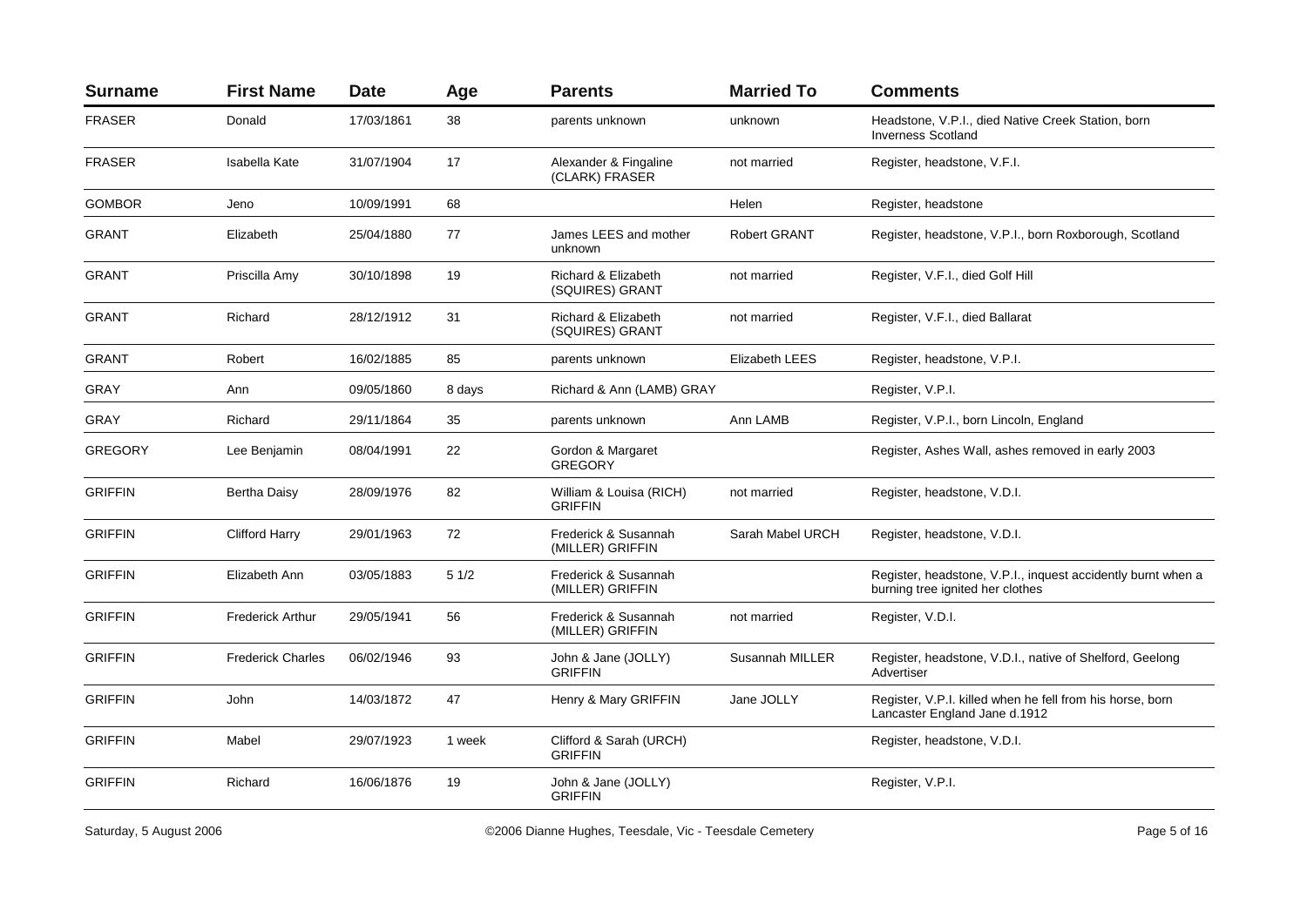| <b>Surname</b> | <b>First Name</b>     | <b>Date</b> | Age    | <b>Parents</b>                                              | <b>Married To</b>                          | <b>Comments</b>                                                                                    |
|----------------|-----------------------|-------------|--------|-------------------------------------------------------------|--------------------------------------------|----------------------------------------------------------------------------------------------------|
| <b>GRIFFIN</b> | Sarah Mabel           | 08/07/1923  | 26     | George & Flora (BEATON)<br><b>URCH</b>                      | <b>Clifford Harry GRIFFIN</b>              | Register, headstone, V.D.I.                                                                        |
| <b>GRIFFIN</b> | Susannah              | 14/08/1937  | 85     | James & Elizabeth (NASH)<br><b>MILLER</b>                   | <b>Frederick Charles</b><br><b>GRIFFIN</b> | Register, headstone, V.D.I.                                                                        |
| <b>GRIFFIN</b> | <b>Walter Stanley</b> | 21/03/1898  | 6      | <b>Frederick Charles &amp;</b><br>Susannah (MILLER) GRIFFIN |                                            | Register, headstone, V.F.I.                                                                        |
| <b>HEELAN</b>  | Mary Ann              | 17/07/1928  | 74     | James & Honora<br>(McCORMICK) HEELAN                        | not married                                | Register, V.D.I.                                                                                   |
| <b>HEELAN</b>  | Richard               | 17/12/1929  | 62     | James & Honora<br>(McCORMICK) HEELAN                        | not married                                | Register, V.D.I.                                                                                   |
| <b>HEHIR</b>   | Annie                 | 23/06/1943  | 86     | James & Ellen (CONNOR)<br><b>KING</b>                       | John HEHIR                                 | Register, headstone, V.D.I.                                                                        |
| <b>HEHIR</b>   | John                  | 06/03/1886  | 73     | Thomas & Bridget (NASH)<br><b>HEHIR</b>                     | 1. Mary HICKEY 2.<br>Annie KING            | Register, headstone, V.P.I., born County Clare, Ireland                                            |
| HEHIR          | John                  | 02/10/1931  | 79     | John & Mary (HICKEY) HEHIR Annie KING                       |                                            | Register, headstone, V.D.I.                                                                        |
| <b>HEHIR</b>   | Mary                  | 18/07/1893  | 76     | Walter & Mary HICKEY                                        | John HEHIR                                 | Register, headstone, V.F.I.                                                                        |
| <b>HEHIR</b>   | Matthew               | 27/10/1885  | 68     | Thomas & Bridget (NASH)<br><b>HEHIR</b>                     | Ann                                        | Register, headstone, V.P.I.                                                                        |
| <b>HEHIR</b>   | Nancy                 | 29/05/1876  | 62     | Martin & Margaret<br>(McGOVERN) DAY                         | <b>Matthew HEHIR</b>                       | Register, headstone (Ann 1876), V.P.I. (Nancy 1877),<br>inquest died of heart disease (Nancy 1877) |
| <b>HICKEY</b>  | Honora                | 19/09/1899  | 86     | Thomas & Mary (DARCY)<br><b>McCORMACK</b>                   | Patrick HICKEY                             | Register, V.F.I.                                                                                   |
| HILL           | James                 | 05/09/1864  | 8 days | Patrick & Margaret<br>(GORMAN) HILL                         |                                            | V.P.I.                                                                                             |
| <b>HOGAN</b>   | Leonard Baden         | 26/11/1993  | 62     | Baden & Jean HOGAN                                          |                                            | Register, headstone                                                                                |
| <b>HOWER</b>   | <b>Edward Joseph</b>  | 07/07/1993  | 66     | Jacob & Mary (FEEHAN)<br><b>HOWER</b>                       | <b>Lucelle Marion KELLY</b>                | Register, headstone                                                                                |
| <b>HOWER</b>   | Jacob Bertram         | 03/10/1974  | 86     | George & Annie (O'MEARA)<br><b>HOWER</b>                    | Mary FEEHAN                                | Register, headstone, V.D.I.                                                                        |
| <b>HOWER</b>   | John Gerard           | 10/11/1964  | 40     | Jacob & Mary (FEEHAN)<br><b>HOWER</b>                       | Elizabeth Mary<br><b>DELAHUNTY</b>         | Register, headstone, V.D.I.                                                                        |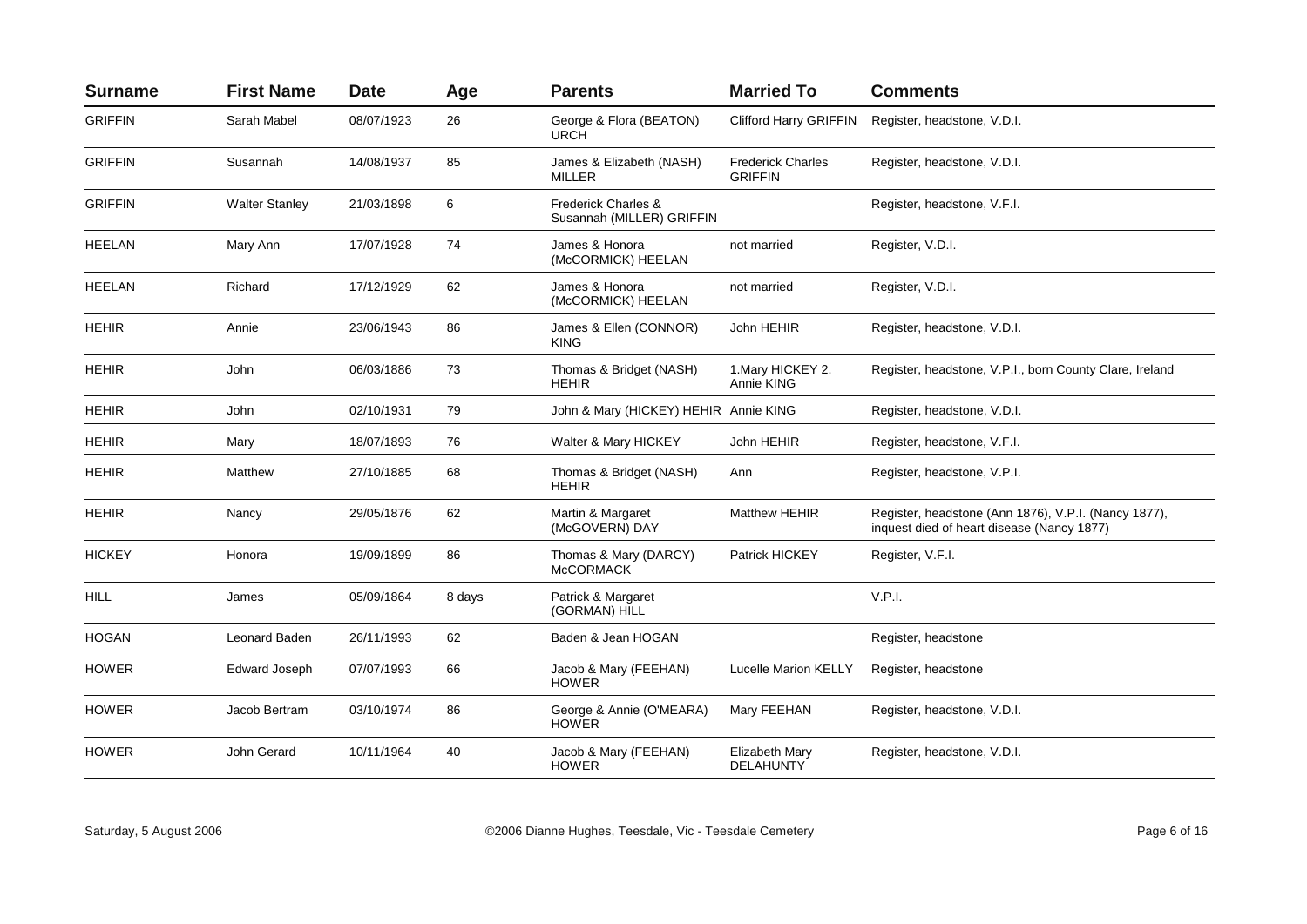| <b>Surname</b> | <b>First Name</b>      | <b>Date</b> | Age         | <b>Parents</b>                                   | <b>Married To</b>                       | <b>Comments</b>                                                                 |
|----------------|------------------------|-------------|-------------|--------------------------------------------------|-----------------------------------------|---------------------------------------------------------------------------------|
| <b>HOWER</b>   | <b>Lucelle Marion</b>  | 18/08/1986  | 60          | Robert & Florence (WEST)<br><b>KELLY</b>         | Edward Joseph<br><b>HOWER</b>           | Register, headstone,                                                            |
| <b>HOWER</b>   | Mary                   | 21/06/1982  | 94          | John & Mary (DELAHUNTY)<br><b>FEEHAN</b>         | Jacob HOWER                             | Register, headstone, V.D.I.                                                     |
| <b>HUMBLE</b>  | <b>Bernard William</b> | 05/06/1997  | 69          |                                                  | Joyce Evelyn                            | Register, headstone, Geelong Advertiser                                         |
| JOHNSON        | Mary Jane              | 01/03/1877  | 24          | John & Charlotte (SHEEHAN)<br><b>FITZPATRICK</b> | Matthew JOHNSON                         | Register, V.P.I.                                                                |
| <b>JOLLY</b>   | Allan Alfred           | 28/04/1995  | 71          |                                                  | <b>Dulcie Eleanor</b>                   | Register, headstone, Geelong Advertiser                                         |
| <b>JOWLES</b>  | John                   | 23/02/1861  | 14 days     | William & Hannah (LEAN)<br><b>JOWLES</b>         |                                         | Register, V.P.I.                                                                |
| KELLY          | Eliza                  | 31/03/1860  | 4 mths      | William & Catherine<br>(SHEAHAN) KELLY           |                                         | Register, V.P.I., burnt to death, father Pound Keeper 1st<br>burial in Cemetery |
| <b>KING</b>    | Christina              | 26/08/1950  | 85          | Thomas & Catherine<br>(HENNESSY) MAHER           | Patrick John KING                       | Register, headstone, V.D.I. Geelong Advertiser                                  |
| <b>KING</b>    | Ellen                  | 31/07/1922  | 86          | Patrick CONNOR and mother<br>unknown             | James KING                              | Register, headstone, V.D.I.                                                     |
| <b>KING</b>    | <b>Francis James</b>   | 02/11/1979  | 74          | James & Margaret (MAHER)<br><b>KING</b>          | <b>Bridget Martena</b><br><b>BURCAN</b> | Register, headstone, V.D.I.                                                     |
| <b>KING</b>    | Irene Agnes            | 20/12/1930  | 3           | Thomas & Caroline (REILLY)<br><b>KING</b>        |                                         | Register, headstone, V.D.I.                                                     |
| <b>KING</b>    | James                  | 14/04/1888  | 64          | Thomas & Margaret<br>(BRACKEN) KING              | Ellen CONNOR                            | Register, headstone, V.P.I., born Rosscommon, Ireland                           |
| <b>KING</b>    | James Adolphus         | 06/06/1936  | 65          | James & Ellen (CONNOR)<br><b>KING</b>            | <b>Margaret MAHER</b>                   | Register, headstone, V.D.I.                                                     |
| <b>KING</b>    | John                   | 29/04/1867  | 1 yr 3 mths | James & Ellen (CONNOR)<br><b>KING</b>            |                                         | Register, headstone, V.P.I.                                                     |
| <b>KING</b>    | <b>Margaret Agnes</b>  | 24/08/1965  | 94          | Thomas & Catherine<br>(HENNESSY) MAHER           | James Adolphus KING                     | Register, headstone, V.D.I.                                                     |
| <b>KING</b>    | Mary Jane              | 13/06/1890  | 28          | James & Ellen (CONNOR)<br><b>KING</b>            | not married                             | Register, headstone, V.F.I.                                                     |
| <b>KING</b>    | Patrick John           | 21/04/1914  | 55          | James & Ellen (CONNOR)<br><b>KING</b>            | <b>Christina MAHER</b>                  | Register, headstone G.W.I., Geelong Advertiser                                  |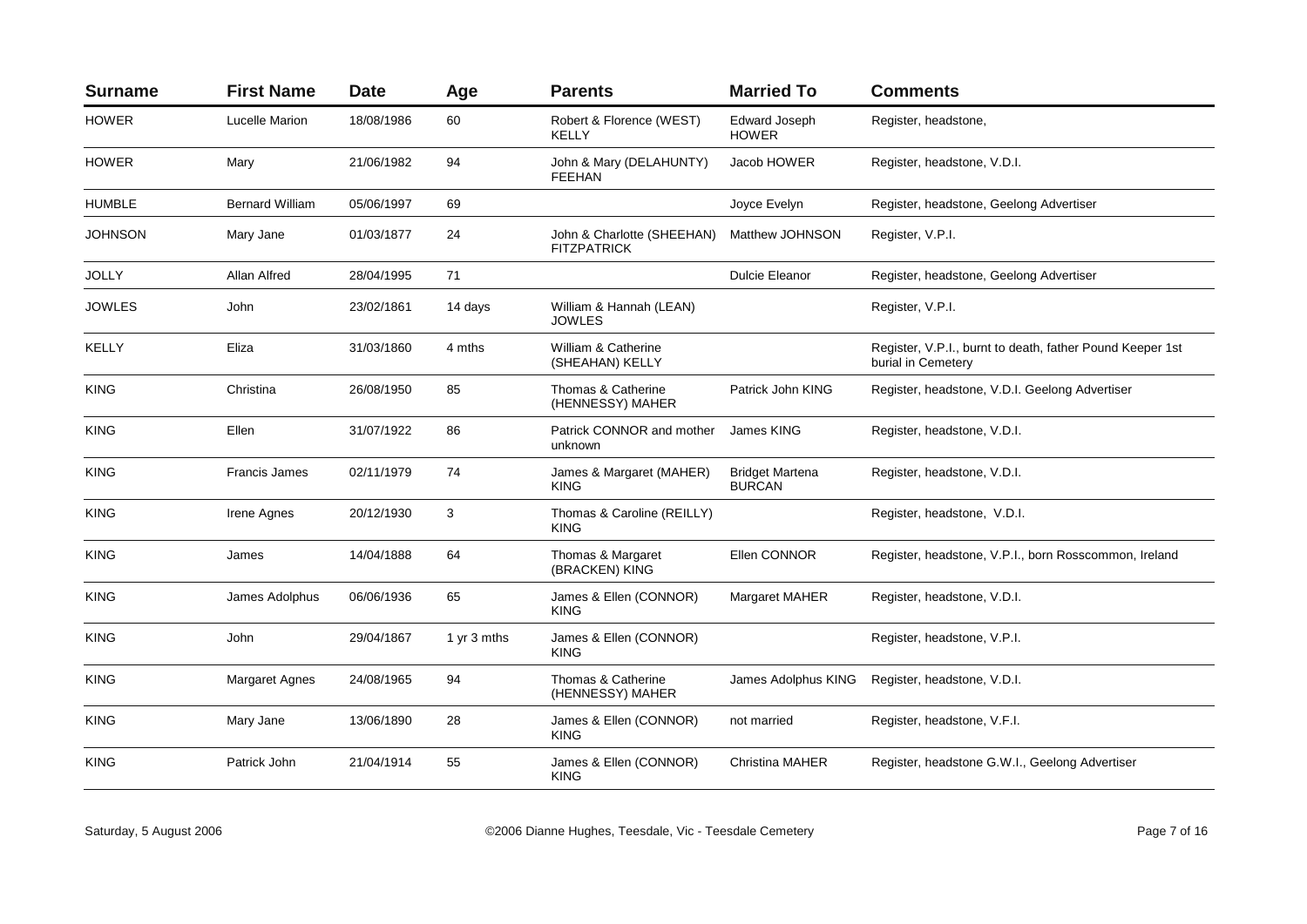| <b>Surname</b>   | <b>First Name</b>  | <b>Date</b> | Age    | <b>Parents</b>                                    | <b>Married To</b>                   | <b>Comments</b>                                              |
|------------------|--------------------|-------------|--------|---------------------------------------------------|-------------------------------------|--------------------------------------------------------------|
| <b>KING</b>      | Unnamed female     | 21/11/1921  | s/born | Thomas & Caroline (REILLY)<br><b>KING</b>         |                                     | Register                                                     |
| <b>MacDONALD</b> | Claude Vivian      | 27/12/1987  | 86     | George John & Elizabeth<br>(LEWIS) MacDONALD      | <b>Emily BONNEY</b>                 | Register, headstone, born Leigh Road                         |
| <b>MALONEY</b>   | male               | 10/08/1866  | 1 hour | Thomas & Margaret (HEHIR)<br><b>MALONEY</b>       |                                     | V.P.I.                                                       |
| <b>MARTIN</b>    | Allan Norman       | 13/11/1977  | 63     | Kenneth & Julie (DEMSEY)<br><b>MARTIN</b>         | <b>Violet Mary POWELL</b>           | Register, headstone, V.D.I.                                  |
| <b>MARTIN</b>    | David Thomas       | 23/10/1988  | 38     | Allan & Violet Mary<br>(POWELL) MARTIN            | Dianna Joy                          | Register, headstone                                          |
| <b>MARTIN</b>    | John Kenneth       | 21/04/1988  | 79     | Kenneth & Julia (DEMSEY)<br><b>MARTIN</b>         | not married                         | Register, headstone                                          |
| <b>MARTIN</b>    | Julia              | 20/03/1940  | 62     | William & Julia (KING)<br><b>DEMSEY</b>           | Kenneth MARTIN                      | Register, headstone V.D.I.                                   |
| <b>MARTIN</b>    | Kenneth            | 03/06/1956  | 76     | Allan & Helen (CLARKE)<br><b>MARTIN</b>           | Julia DEMPSEY                       | Register, headstone, V.D.I.                                  |
| <b>MARTIN</b>    | Leonard William    | 14/04/1997  | 80     | Kenneth & Julia (DEMPSEY)<br><b>MARTIN</b>        |                                     | Allison Mary SQUIRES Register, headstone, Geelong Advertiser |
| <b>MARTIN</b>    | Linda Elvina Sarah | 22/01/2004  | 85     | Andrew Thomas & Annie<br>Elizabeth (MILES) MURPHY |                                     | Murdoch Leigh MARTIN Register, born 1916, Geelong Advertiser |
| <b>MARTIN</b>    | Murdoch Leigh      | 25/09/1973  | 61     | Kenneth & Julia (DEMSEY)<br><b>MARTIN</b>         | Linda Elvina Sarah<br><b>MURPHY</b> | Register, headstone, V.D.I.                                  |
| <b>MARTIN</b>    | Ronald Keith       | 01/01/1961  | 55     | Kenneth & Julia (DEMPSEY)<br><b>MARTIN</b>        | not married                         | Register, headstone, V.D.I.                                  |
| <b>MARTIN</b>    | <b>Violet Mary</b> | 11/12/1988  | 74     | Thomas Joseph & Mabel<br>(REID) POWELL            | Allan Norman MARTIN                 | Register, headstone,                                         |
| <b>MATHIESON</b> | Leslie Martin      | 04/11/2000  | 81     | Alexander & Ethel Mary<br>(HENRY) MATHIESON       | Maude Beatrice CARTY Register       |                                                              |
| <b>McDONALD</b>  | Mary Scott         | 01/02/1875  | 6 mths | Charles & Jane (HOPE)<br><b>McDONALD</b>          |                                     | Register, V.P.I.                                             |
| <b>McNAUGHT</b>  | John               | 02/05/1888  | 39     | William & Jane (BIGGER)<br><b>McNAUGHT</b>        | Jessie REED                         | V.P.I., a Surgeon, born Glasgow, Scotland                    |
| <b>MESSINGER</b> | Rolf               | 14/09/1989  | 40     |                                                   | Paula Louise                        | Register, headstone                                          |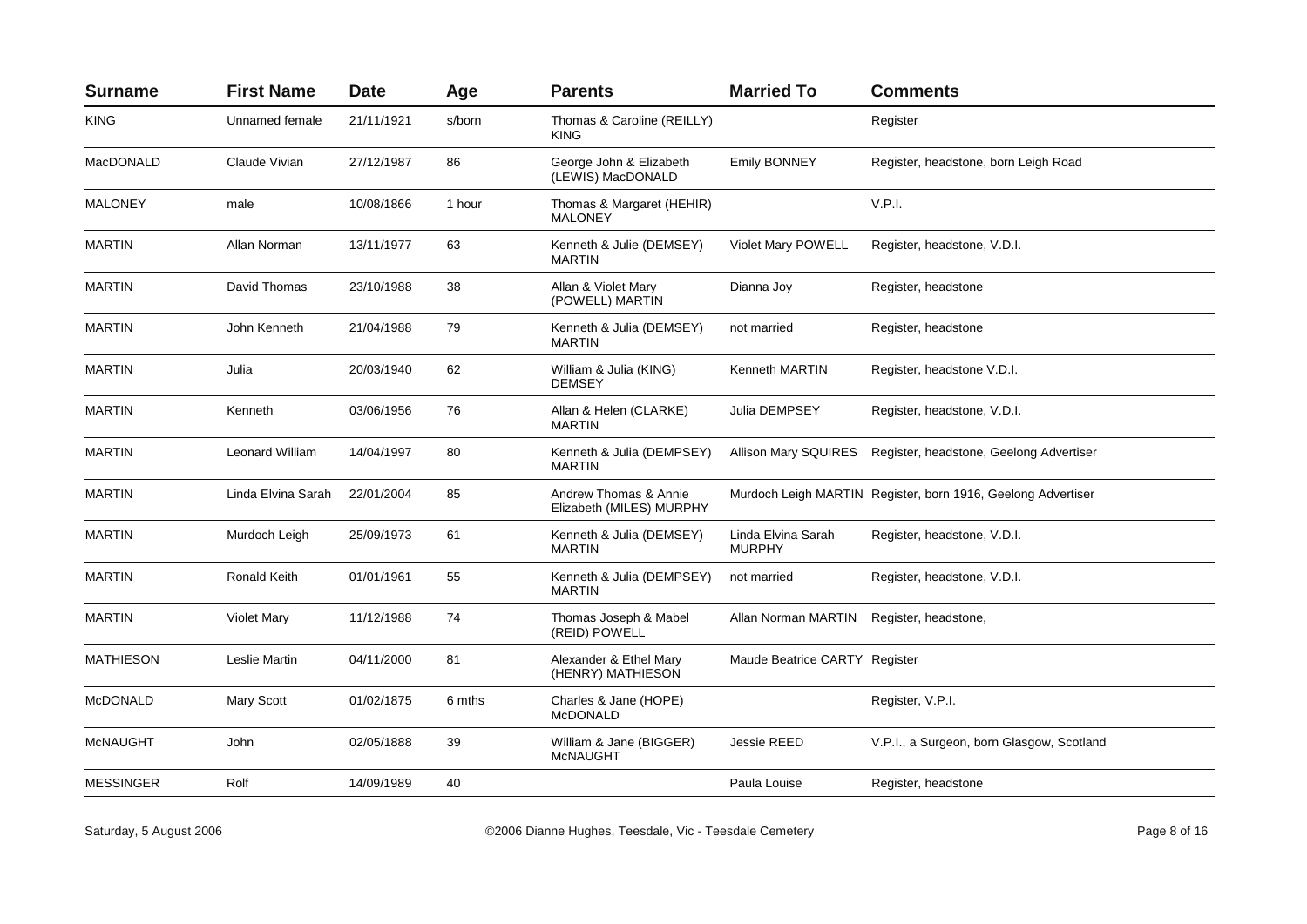| <b>First Name</b>          | <b>Date</b> | Age    | <b>Parents</b>                                | <b>Married To</b>                   | <b>Comments</b>                                                                                        |
|----------------------------|-------------|--------|-----------------------------------------------|-------------------------------------|--------------------------------------------------------------------------------------------------------|
| Andrew James               | 24/10/1961  | 57     | James & Helen Pringle<br>(KNOWLES) MILLER     | not married                         | Register, headstone, V.D.I.                                                                            |
| Ann                        | 05/10/1920  | 77     | James & Eliza (MILLER)<br><b>IRELAND</b>      | <b>Henry MILLER</b>                 | Register, headstone, G.W.I., born Orkney Islands, Geelong<br>Advertiser                                |
| David                      | 23/12/1905  | 73     |                                               |                                     | Register, headstone, V.E.I., Evie Orkney Islands                                                       |
| Eliza                      | 02/05/1886  | 65     | John IRELAND & mother<br>unknown              | James MILLER                        | Register, headstone, V.P.I., born Orkney Islands                                                       |
| Eliza Gertrude<br>Victoria | 20/01/1945  | 60     | Henry & Ann (IRELAND)<br><b>MILLER</b>        | not married                         | Register, headstone, V.D.I.                                                                            |
| Elizabeth                  | 22/04/1874  | 6 mths | Henry and Ann (IRELAND)<br><b>MILLER</b>      |                                     | Register, headstone, V.P.I.                                                                            |
| Elizabeth                  | 28/10/1890  | 78     | unknown NASH, mother<br>unknown               | James MILLER                        | Register, headstone, V.F.I.                                                                            |
| Eric Hugh                  | 30/09/1925  | 22     | William & Sarah Jane<br>(SIMPSON) MILLER      | not married                         | Register, headstone, V.D.I.                                                                            |
| Ewena Ferguson             | 29/09/1947  | 77     | Archibald & Annie (McBAIN)<br><b>McKINNON</b> | <b>William MILLER</b>               | Register, headstone, V.D.I. Geelong Advertiser                                                         |
| Frederick Henry            | 02/11/1960  | 81     | Henry & Ann (IRELAND)<br>MILLER               |                                     | Register, V.D.I.                                                                                       |
| Helen Pringle Jane         | 27/04/1940  | 75     | Andrew & Janet (SHAW)<br><b>KNOWLES</b>       | James MILLER                        | Register, headstone, V.D.I.                                                                            |
| Henry                      | 12/07/1933  | 88     | James & Eliza (NASH)<br><b>MILLER</b>         | Ann IRELAND                         | Register, headstone, V.D.I.                                                                            |
| Ida Matilda                | 31/07/1920  | 40     | David & Mary (MILLER)<br><b>MILLER</b>        | not married                         | Register, headstone, G.W.I., Geelong Advertiser                                                        |
| James                      | 03/03/1876  | 64     | Richard & Emily (NASH)<br><b>MILLER</b>       | <b>Elizabeth NASH</b>               | Register, V.P.I., committed sucide in his own house at<br>Teesdale by shooting himself, born Cambridge |
| James                      | 13/01/1887  | 72     | William & Jane<br>(SUTHERLAND) MILLER         | Eliza IRELAND                       | Register, headstone, V.P.I., born Orkney Islands                                                       |
| James                      | 27/04/1916  | 55     | James & Elizabeth (NASH)<br>MILLER            | 1. Helen PRINGLE 2.<br>Jane KNOWLES | Register, headstone, V.D.I., Geelong Advertiser                                                        |
| Maria                      | 04/08/1918  | 43     | David & Mary (MILLER)<br><b>MILLER</b>        | not married                         | Register, headstone, G.W.I., Geelong Advertiser of Gowan<br><b>Brae Teesdale</b>                       |
|                            |             |        |                                               |                                     | Peter & Ann (SMITH) MILLER Mary MILLAR                                                                 |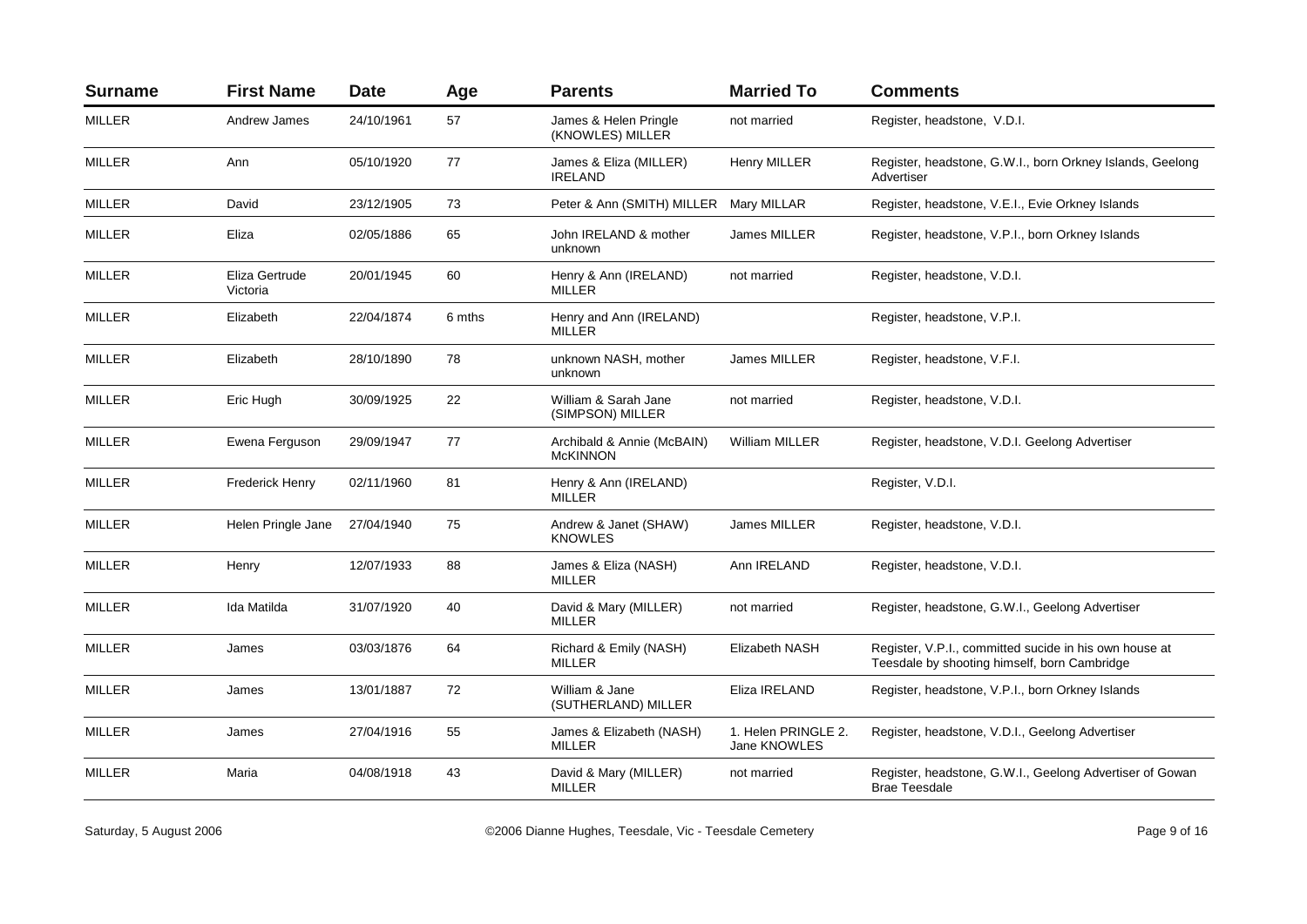| <b>Surname</b> | <b>First Name</b> | <b>Date</b> | Age    | <b>Parents</b>                            | <b>Married To</b>   | <b>Comments</b>                                                                                 |
|----------------|-------------------|-------------|--------|-------------------------------------------|---------------------|-------------------------------------------------------------------------------------------------|
| <b>MILLER</b>  | Mary              | 26/08/1927  | 82     | James & Eliza (IRELAND)<br><b>MILLER</b>  | David MILLER        | Register, headstone, V.D.I.                                                                     |
| MILLER         | Mary Ann Victoria | 16/12/1958  | 78     | Henry and Ann (IRELAND)<br><b>MILLER</b>  | not married         | Register, headstone, V.D.I.                                                                     |
| <b>MILLER</b>  | Sarah Jane        | 08/07/1923  | 64     | John & Mary (CRORY)<br><b>SIMPSON</b>     | William MILLER      | Register, headstone, V.D.I.                                                                     |
| <b>MILLER</b>  | Unnamed male      | 30/11/1910  | s/born | George & Emma (MILLER)<br><b>MILLER</b>   |                     | Register                                                                                        |
| <b>MILLER</b>  | William           | 31/10/1880  | 26     | James & Eliza (MILLER)<br><b>MILLER</b>   | not married         | Register, headstone, V.P.I.                                                                     |
| <b>MILLER</b>  | William           | 21/08/1939  | 84     | James & Elizabeth (NASH)<br><b>MILLER</b> | Sarah SIMPSON       | Register, headstone, V.D.I.                                                                     |
| <b>MILLER</b>  | William           | 07/10/1941  | 76     | David & Mary (MILLER)<br><b>MILLER</b>    | Ewena McKINNON      | Register, headstone, V.D.I.                                                                     |
| <b>MORAN</b>   | Catherine         | 28/11/1891  | 21     | Connor & Helen (WYLES)<br><b>MORAN</b>    | not married         | Register, headstone, V.F.I.                                                                     |
| <b>MORAN</b>   | Connor            | 08/08/1917  | 76     | parents unknown                           | <b>Helen WYLES</b>  | Register, V.F.I., Geelong Advertiser, died Nazareth House<br>Ballarat, married Mt. Gambier S.A. |
| <b>MORAN</b>   | Helena            | 19/04/1887  | 41     | William WYLES and mother<br>unknown       | <b>Connor MORAN</b> | Register, headstone, V.P.I., born St.Johns Wood London<br>married Mt.Gambier S.A.               |
| <b>MUNRO</b>   | Alexander         | 30/05/1900  | 74     | Donald & Margaret MUNRO                   | Flora DAVIDSON      | Register, V.F.I.                                                                                |
| <b>MUNRO</b>   | Alfred            | 03/11/1885  | 18     | Alexander & Flora<br>(DAVIDSON) MUNRO     |                     | Register, headstone, V.P.I., inquest died of apoplexy,<br><b>Geelong Advertiser</b>             |
| <b>MUNRO</b>   | Annie             | 07/10/1907  | 46     | Alexander & Flora<br>(DAVIDSON) MUNRO     | not married         | Register, V.E.I.                                                                                |
| <b>MUNRO</b>   | Flora             | 19/07/1891  | 21     | Alexander & Flora<br>(DAVIDSON) MUNRO     | not married         | Register, headstone, V.F.I.                                                                     |
| <b>MUNRO</b>   | Flora             | 20/11/1897  | 70     | John & Ann (McNEIL)<br><b>DAVIDSON</b>    | Alexander MUNRO     | Register, V.F.I.                                                                                |
| <b>MURRELL</b> | Henry             | 06/09/1911  | 49     | Mary MURRELL                              | not married         | Register, headstone, V.E.I.                                                                     |
| <b>MURRELL</b> | James             | 19/07/1909  | 50     | Daniel & Mary (HIGGINS)<br><b>MURRELL</b> | Laura HAWES         | Register, headstone, V.E.I.                                                                     |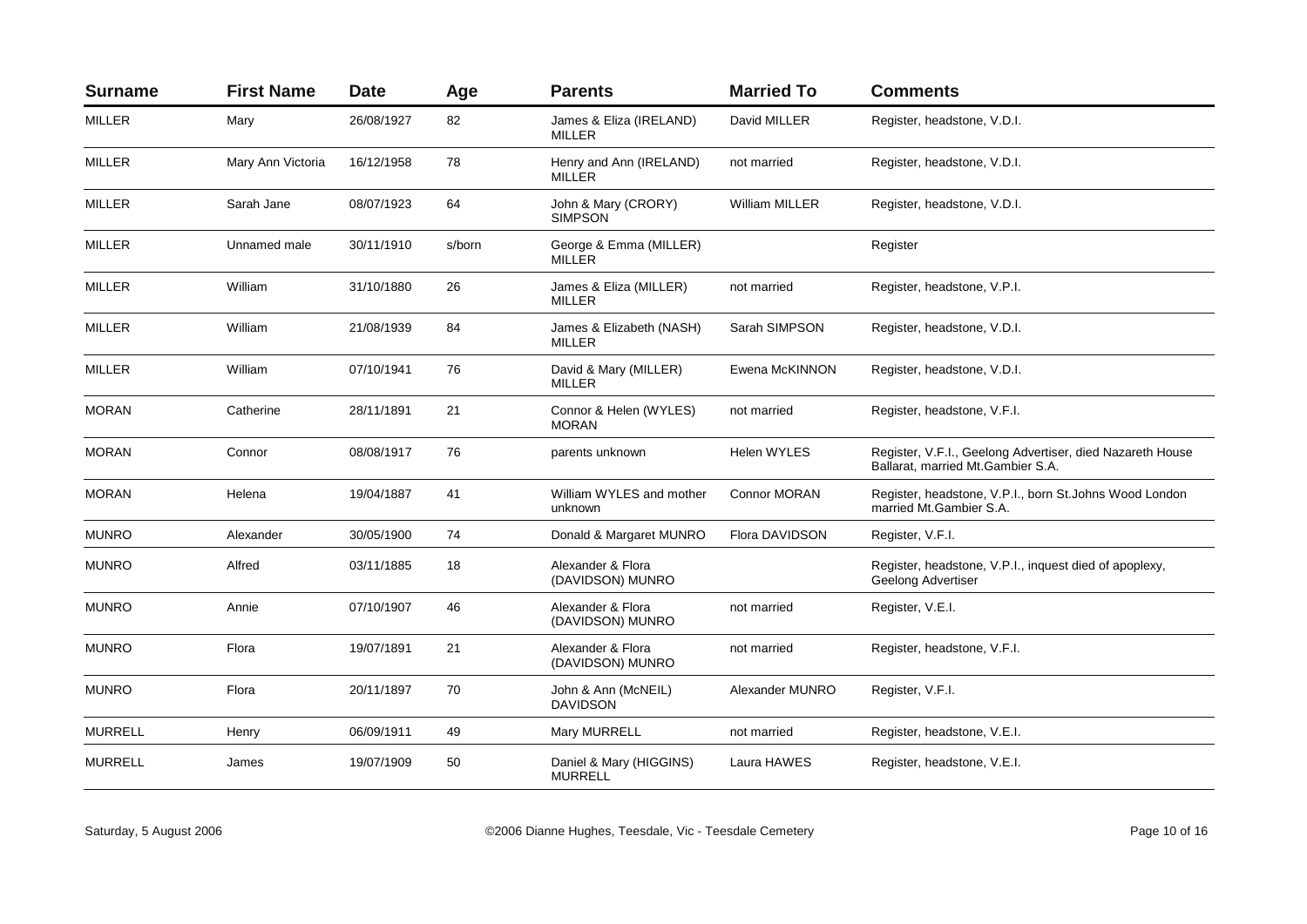| <b>Surname</b>   | <b>First Name</b>     | <b>Date</b> | Age          | <b>Parents</b>                                   | <b>Married To</b>                         | <b>Comments</b>                                                                         |
|------------------|-----------------------|-------------|--------------|--------------------------------------------------|-------------------------------------------|-----------------------------------------------------------------------------------------|
| <b>MURRELL</b>   | Laura                 | 11/05/1942  | 80           | George & Margaret (CALVIN)<br><b>HAWES</b>       | James                                     | Register, headstone, V.D.I.                                                             |
| <b>MURRELL</b>   | Mary                  | 25/11/1883  | 44           | Thomas & Catherine<br>(BUTLER) HIGGINS           | Daniel MURRELL                            | Register, headstone, V.P.I., husband Daniel buried Golf<br><b>Hill/Leigh Cemetery</b>   |
| <b>MURRELL</b>   | Thomas                | 18/09/1952  | 86           | Daniel & Mary (EGAN /<br><b>HIGGINS) MURRELL</b> | not married                               | Register, headstone, V.D.I., Geelong Advertiser                                         |
| <b>NANCARROW</b> | Sally Elvina          | 14/09/2001  | 37           | Ian Thomas & Wendy Elvina<br>(MARTIN)            | <b>Trevor William</b><br><b>NANCARROW</b> | Register, died in car accident at Anakie                                                |
| O'MEARE          | Sarah                 | 09/07/1887  | 60           | parents unknown                                  | not married                               | V.P.I., committed suicide by hanging, Geelong Advertiser<br>12/7/1887 cem reg.as MARRAH |
| PHILLIP          | James William         | 16/09/1893  | $\mathbf{1}$ | James & Sarah (HALL)<br>PHILLIP                  |                                           | Register, V.F.I.                                                                        |
| PHILP            | Annie Jane            | 25/11/1880  | 15           | Francis & Ann (McGREGOR)<br>PHILP                |                                           | Register, V.P.I., died Melbourne                                                        |
| PHILP            | Jane                  | 24/10/1864  | 4 mths       | Francis & Ann (McGREGOR)<br>PHILP                |                                           | Register, V.P.I.                                                                        |
| <b>PROBART</b>   | <b>Arthur Crosley</b> | 03/06/1942  | 74           | James & Emma (FARMER)<br><b>PROBART</b>          | Elizabeth SIMPSON                         | Register, footstone, V.D.I.                                                             |
| <b>PROBART</b>   | Clarence Inverleigh   | 22/02/1912  | 19           | Arthur & Elizabeth<br>(SIMPSON) PROBART          |                                           | Register, footstone, V.E.I., died Camperdown                                            |
| PROBART          | Jane Elizabeth        | 13/04/1947  | 79           | John & Mary (McCAWLEY)<br><b>SIMPSON</b>         | <b>Arthur Crosley</b><br><b>PROBART</b>   | Register, footstone, V.D.I.                                                             |
| <b>PYKE</b>      | Albert                | 04/02/2004  | 78           |                                                  | not married                               | Register, known as George Albert "Alby"                                                 |
| <b>RICHARDS</b>  | Eliza                 | 09/06/1923  | 76           | James & Elizabeth (NASH)<br><b>MILLER</b>        | Henry RICHARDS                            | Register, headstone, V.D.I.                                                             |
| <b>RILEY</b>     | George William        | 22/10/1993  | 74           | Arthur & Elizabeth<br>(SIMPSON) RILEY            | Mary McCUSKEN                             | Register, headstone                                                                     |
| <b>RILEY</b>     | Mary                  | 20/09/1991  | 67           | Unknown McGUSKER &<br>mother unknown             | George William RILEY                      | Register, headstone                                                                     |
| <b>RILEY</b>     | Rowena                | 03/08/1964  | 16           | George & Mary (McGUSKER)<br><b>RILEY</b>         |                                           | Register, headstone, V.D.I.                                                             |
| <b>ROBINSON</b>  | Joyce Blanche         | 06/10/2000  | 77           |                                                  | <b>Edward Thomas</b><br><b>ROBINSON</b>   | Ashes Wall                                                                              |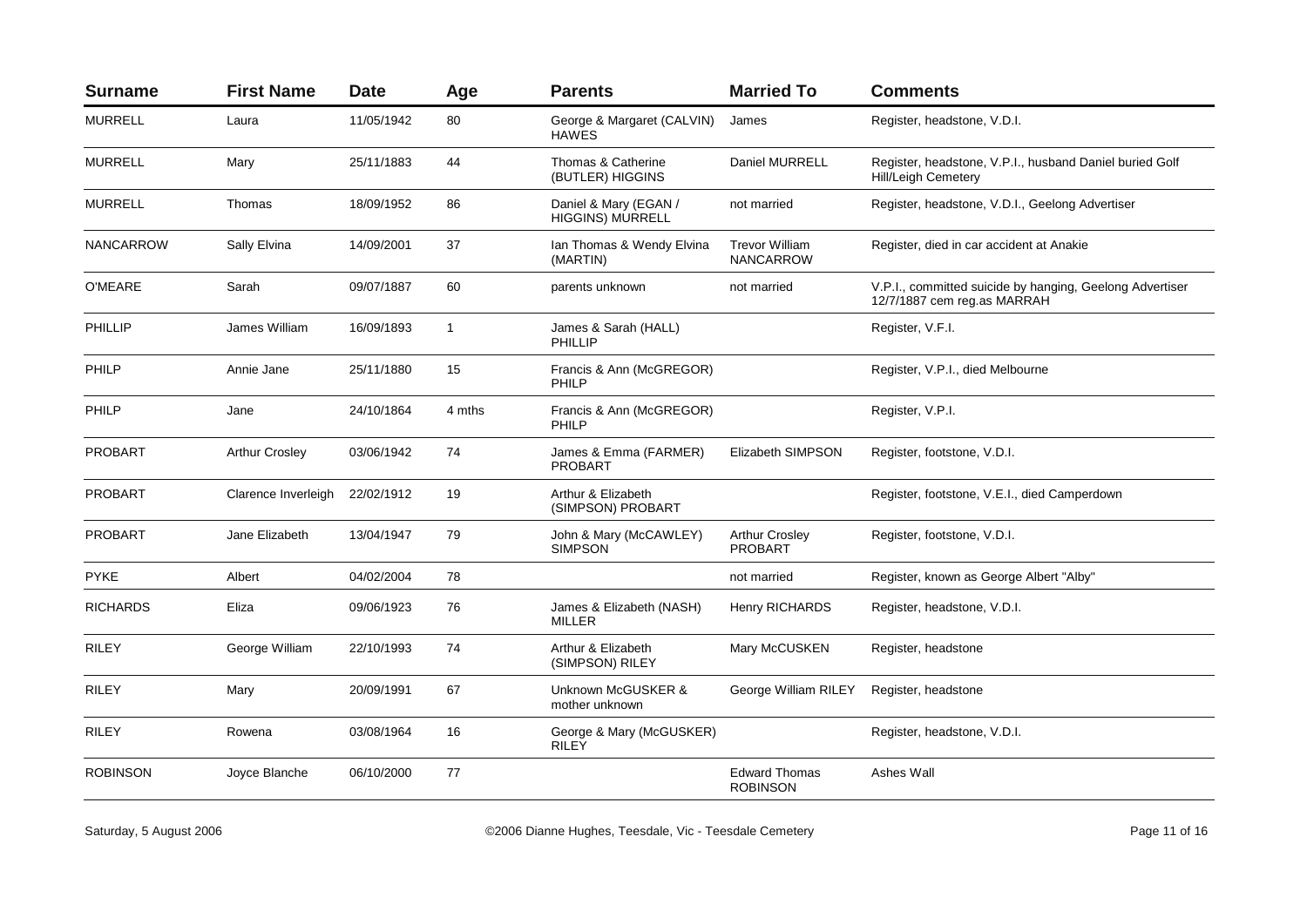| <b>Surname</b> | <b>First Name</b>              | <b>Date</b> | Age         | <b>Parents</b>                              | <b>Married To</b>                      | <b>Comments</b>                                                                     |
|----------------|--------------------------------|-------------|-------------|---------------------------------------------|----------------------------------------|-------------------------------------------------------------------------------------|
| <b>ROPER</b>   | James Arthur                   | 09/06/1890  | 28          | George & Sarah<br>(HEYWOOD) ROPER           | not married                            | Register, headstone, V.F.I.                                                         |
| <b>ROSS</b>    | Georgina<br>Alexandrina        | 23/02/1971  | 71          | Alexander & Unknown<br>(WATT) ELLIOTT       | James ROSS                             | Register, V.D.I.; ashes buried in daughter's grave (Ann<br>Doreen BROW) 17/8/2004   |
| <b>RUMBLE</b>  | Robert                         | 16/11/1859  | 49          | Robert & Caroline (HURST)<br><b>RUMBLE</b>  | <b>Charlotte WATTS</b>                 | V.P.I., died at Thompsons Creek from an overturned cart,<br>born Cambridge, England |
| <b>SALT</b>    | Elizabeth                      | 12/08/1869  | 78          | John & Jane (STRINGER)<br><b>AITKINSON</b>  | John SALT                              | Register, V.P.I., Tollkeeper - Shire of Leigh                                       |
| SALT           | John                           | 20/10/1870  | 81          | parents unknown                             | Elizabeth AITKINSON                    | Register, V.P.I., Tollkeeper - Shire of Leigh                                       |
| <b>SHEAHAN</b> | Elizabeth Mary                 | 31/12/1884  | 1 yr 2 mths | Edward & Bridget (WALL)<br><b>SHEAHAN</b>   |                                        | V.P.I.                                                                              |
| <b>SIMPSON</b> | Catherine Webster              | 24/06/1942  | 80          | Andrew & Janet (SHAW)<br><b>KNOWLES</b>     | George SIMPSON                         | Register, V.D.I.                                                                    |
| <b>SIMPSON</b> | George                         | 11/06/1920  | 64          | John & Mary (McRORY)<br><b>SIMPSON</b>      | Catherine Webster<br><b>KNOWLES</b>    | Register, G.W.I., Geelong Advertiser                                                |
| <b>SIMPSON</b> | <b>Isobel May</b>              | 11/11/1944  | 1           | Thomas & Nellie May<br>(SQUIRES) SIMPSON    |                                        | Register, V.D.I.                                                                    |
| <b>SIMPSON</b> | John                           | 19/10/1910  | 82          | George & Sarah (HOLLAND)<br><b>SIMPSON</b>  | Mary McRORY                            | Register, headstone, V.E.I., born Laiggo Ireland                                    |
| <b>SIMPSON</b> | Lawrence                       | 10/11/1928  | 8 mths      | Thomas & Nellie (SQUIRES)<br><b>SIMPSON</b> |                                        | Register, V.D.I.                                                                    |
| <b>SIMPSON</b> | Lindsay                        | 28/08/1941  | 7 mths      | Thomas & Nellie May<br>(SQUIRES) SIMPSON    |                                        | Register, V.D.I.                                                                    |
| <b>SIMPSON</b> | Mary                           | 15/03/1911  | 82          | Hugh & Ann (DOBBIN)<br><b>McRORY</b>        | John SIMPSON                           | Register, headstone, V.E.I.                                                         |
| <b>SIMPSON</b> | Nellie May                     | 19/04/1950  | 43          | Robert & Mary (SAUNDERS)<br><b>GRANT</b>    | <b>Thomas Arthur</b><br><b>SIMPSON</b> | Register, headstone, V.D.I. Geelong Advertiser                                      |
| <b>SIMPSON</b> | <b>Robert Arthur</b><br>George | 10/05/2001  | 69          | Thomas & Nellie May<br>(SQUIRES) SIMPSON    | Thelma Merle                           | Register, headstone                                                                 |
| <b>SIMPSON</b> | Susan                          | 28/08/1919  | 54          | John & Mary (McRORY)<br><b>SIMPSON</b>      | not married                            | Register, headstone, G.W.I., Geelong Advertiser                                     |
| <b>SIMPSON</b> | Thelma May                     | 26/02/1931  | 10 days     | Thomas & Nellie May<br>(SQUIRES) SIMPSON    |                                        | Register, V.D.I.                                                                    |
|                |                                |             |             |                                             |                                        |                                                                                     |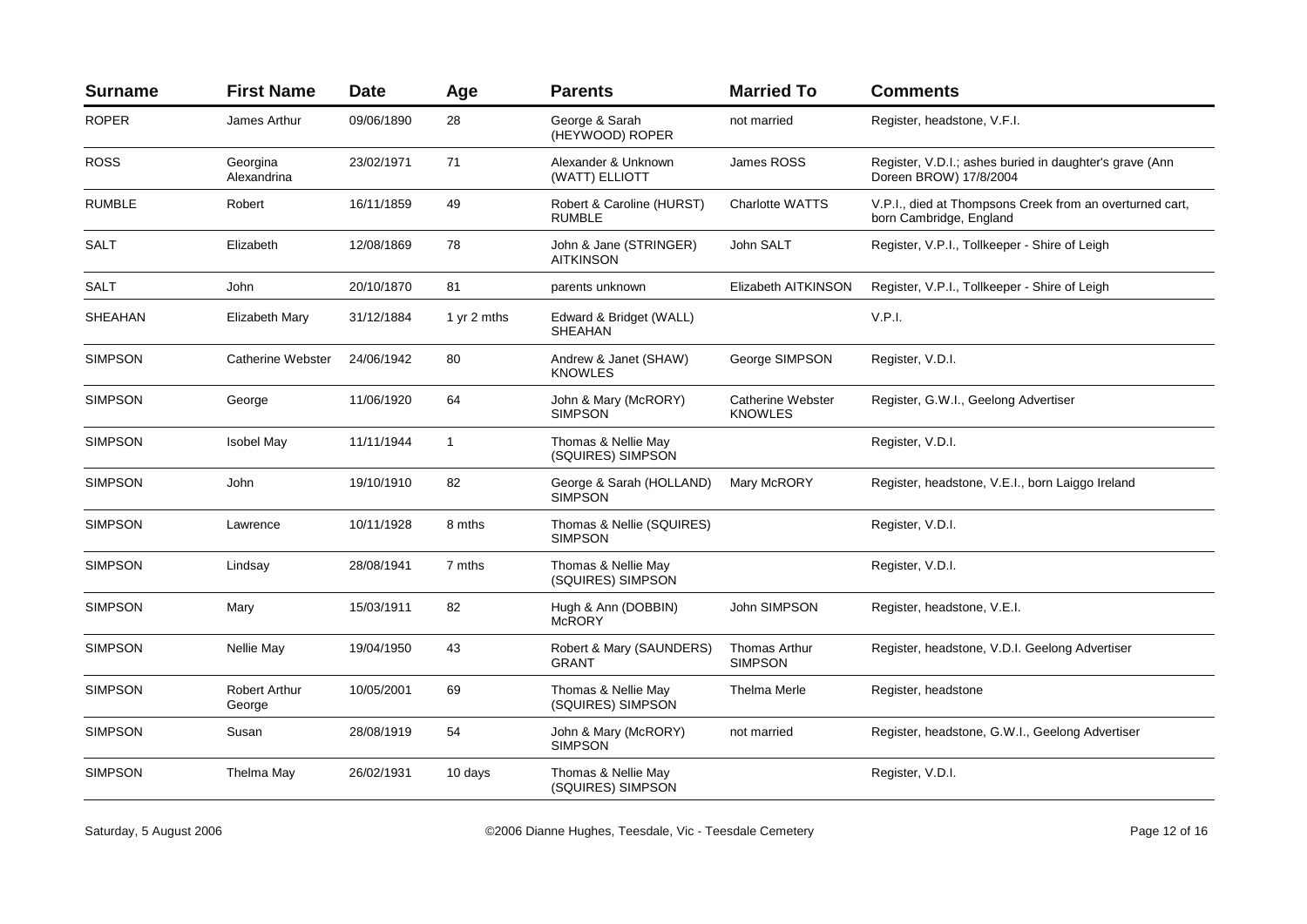| <b>Surname</b> | <b>First Name</b>        | <b>Date</b> | Age    | <b>Parents</b>                                  | <b>Married To</b>                        | <b>Comments</b>                                                                                  |
|----------------|--------------------------|-------------|--------|-------------------------------------------------|------------------------------------------|--------------------------------------------------------------------------------------------------|
| <b>SIMPSON</b> | Theresea                 | 01/06/1865  | 3      | John & Mary (McRORY)<br><b>SIMPSON</b>          |                                          | Register, headstone, V.P.I.                                                                      |
| <b>SIMPSON</b> | <b>Thomas Arthur</b>     | 02/07/1966  | 65     | George & Catherine<br>(KNOWLES) SIMPSON         | <b>Nellie May SQUIRES</b>                | Register, headstone, V.D.I. Station Hand at Woolbrook                                            |
| <b>SIMPSON</b> | Wendy Elvena             | 19/12/1998  | 58     | Murdoch Leigh & Linda Martin Ian Thomas SIMPSON |                                          | Register, headstone                                                                              |
| <b>SMITH</b>   | William John             | 25/11/1983  | 57     | William Edward & Pheobe<br>SMITH                | Marlene Anne                             | Register, headstone, V.D.I., Geelong Advertiser                                                  |
| <b>SPARROW</b> | William                  | 07/12/1875  | 65     | parents unknown                                 | <b>Bridget HEHIR</b>                     | Register, V.P.I., born Oxfordshire, England transportered to<br>Tasmania for 7 years for robbery |
| <b>SQUIRES</b> | Ann                      | 16/04/1903  | 80     | unknown SIMMONS, mother<br>unknown              | Joseph SQUIRES                           | Register, V.E.I.                                                                                 |
| <b>SQUIRES</b> | Elizabeth                | 07/10/1951  | 82     | John & Elizabeth (GRANT)<br><b>McMILLAN</b>     | Samuel SQUIRES                           | Register, headstone, V.D.I.                                                                      |
| <b>SQUIRES</b> | Ellen                    | 13/09/1889  | 40     | Robert & Elizabeth (LEES)<br><b>GRANT</b>       | <b>William SQUIRES</b>                   | Register, V.F.I., born Sutherlandshire Scotland                                                  |
| <b>SQUIRES</b> | Ernest                   | 06/01/1958  | 67     | Samuel & Elizabeth<br>(McMILLAN) SQUIRES        | Mary Frances Winifred<br><b>FLANAGAN</b> | Register, headstone, V.D.I., married 24/4/1924 St. Paul's<br>Geelong                             |
| <b>SQUIRES</b> | Esther                   | 17/08/1898  | 59     | John & Agnes (TURNBULL)<br>GRANT                | <b>William SQUIRES</b>                   | Register, V.F.I.                                                                                 |
| <b>SQUIRES</b> | Evelyn                   | 17/04/1907  | 3 days | Samuel & Evalina (MENZIES)<br><b>SQUIRES</b>    |                                          | Register, V.E.I.                                                                                 |
| <b>SQUIRES</b> | Harriet                  | 14/09/1902  | 67     | Matthew COLLINS, mother<br>unknown              | Samuel SQUIRES                           | Register, headstone, V.E.I.                                                                      |
| <b>SQUIRES</b> | John Thomas              | 28/07/1996  | 76     | Robert Grant & Mary<br>(SANDERS) SQUIRES        | not married                              | Register, headstone, born 24.6.1920                                                              |
| <b>SQUIRES</b> | Joseph Snr               | 14/07/1900  | 76     | William & Jane (KENNEDY)<br><b>SOUIRES</b>      | Ann SIMMONS                              | Register, V.F.I., born Loughborough Leicestershire                                               |
| <b>SQUIRES</b> | Lucy Jane                | 28/02/1877  | 13     | Joseph & Ann (SIMMONS)<br><b>SQUIRES</b>        |                                          | Register, V.P.I. died at Lawaluk Station property of Robert<br>Bell near Rokewood                |
| <b>SQUIRES</b> | Mary                     | 30/12/1958  | 79     | John & Elizabeth (HARRIS)<br><b>SAUNDERS</b>    |                                          | Robert Grant SQUIRES Register, headstone, V.D.I.                                                 |
| <b>SQUIRES</b> | Mary Frances<br>Winifred | 04/04/1991  | 94     | James & Amie (BUDGE)<br>FLANAGAN                | <b>Ernest SQUIRES</b>                    | Register, headstone, married 24/4/1924 St. Paul's Geelong                                        |
|                |                          |             |        |                                                 |                                          |                                                                                                  |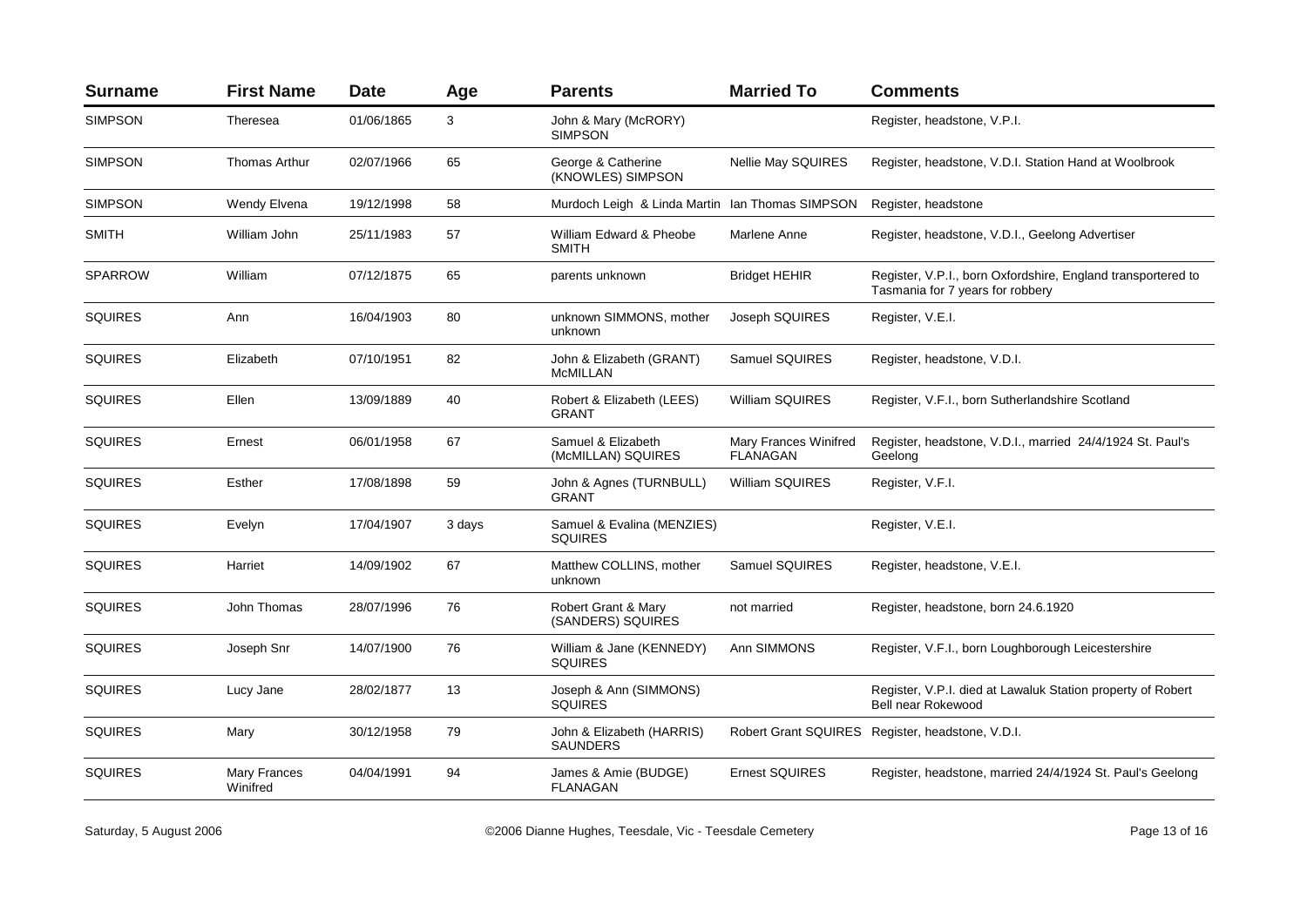| <b>Surname</b>  | <b>First Name</b>              | <b>Date</b> | Age    | <b>Parents</b>                             | <b>Married To</b>                        | <b>Comments</b>                                                  |
|-----------------|--------------------------------|-------------|--------|--------------------------------------------|------------------------------------------|------------------------------------------------------------------|
| <b>SQUIRES</b>  | <b>Robert Grant</b>            | 27/10/1953  | 76     | William & Ellen (GRANT)<br><b>SQUIRES</b>  | Mary SAUNDERS                            | Register, headstone, V.D.I., Geelong Advertiser                  |
| <b>SQUIRES</b>  | <b>Roy Ernest</b>              | 15/09/1995  | 79     | Robert Grant & Mary<br>(SANDERS) SQUIRES   | not married                              | Register, headstone                                              |
| <b>SQUIRES</b>  | Samuel                         | 05/05/1924  | 63     | Samuel & Harriet<br>(COLLINGS) SQUIRES     | Elizabeth McMILLAN                       | Register, headstone, V.D.I.                                      |
| <b>SQUIRES</b>  | Samuel James                   | 15/04/1909  | 46     | James & Ann (SIMMONS)<br><b>SQUIRES</b>    | Evalina Elizabeth<br><b>MENZIES</b>      | Register, V.E.I.                                                 |
| <b>SQUIRES</b>  | Samuel Snr                     | 20/08/1894  | 61     | William & Jane (KENNEDY)<br><b>SQUIRES</b> | <b>Harriett COLLINGS</b>                 | Register, headstone, V.F.I., born Loughborough<br>Leicestershire |
| <b>SQUIRES</b>  | William                        | 19/05/1933  | 83     | Joseph & Ann (SIMMONS)<br><b>SQUIRES</b>   | 1. Ellen GRANT 2.<br><b>Esther GRANT</b> | Register, V.D.I.                                                 |
| <b>SULLIVAN</b> | Charles                        | 14/02/1869  | 18     | Owen & Mary (READY)<br><b>SULLIVAN</b>     |                                          | Register, V.P.I.                                                 |
| <b>SULLIVAN</b> | Daniel                         | 19/10/1863  | 30     | Owen & Mary (READY)<br><b>SULLIVAN</b>     | not married                              | Register, headstone, V.P.I.                                      |
| <b>SULLIVAN</b> | Elizabeth                      | 24/11/1867  | 22     | Owen & Mary (READY)<br><b>SULLIVAN</b>     | not married                              | Register, headstone, V.P.I.                                      |
| <b>SULLIVAN</b> | Margaret                       | 04/12/1867  | 24     | Owen & Mary (READY)<br><b>SULLIVAN</b>     | not married                              | Register, V.P.I.                                                 |
| SULLIVAN        | Mary                           | 29/06/1864  | 56     | Thomas READY and mother<br>unknown         | Owen SULLIVAN                            | Register, headstone, V.P.I., born Ireland                        |
| <b>SULLIVAN</b> | Owen                           | 22/07/1863  | 63     | Daniel & Margaret SULLIVAN                 | Mary READY                               | Register, headstone, V.P.I.                                      |
| SUNDERLAND      | <b>Emily Eliza</b>             | 17/10/1989  | 94     | Neil & Bessie<br>(GUTHERIDGE) FLOWERS      | <b>Francis Arthur</b><br>SUNDERLAND      | Register, Ashes Wall                                             |
| <b>THOMAS</b>   | <b>Cyril Ernest</b>            | 17/09/1985  | 79     | Henry & Mary (TOWNSEND)<br><b>THOMAS</b>   | Phyllis                                  | Register, headstone, V.D.I.                                      |
| <b>TODD</b>     | Mary Frances                   | 29/02/1868  | 7 mths | Isaac & Mary (PORTER)<br><b>TODD</b>       |                                          | Register, V.P.I.                                                 |
| <b>TODD</b>     | <b>Thomas Alfred</b><br>Patten | 12/10/1868  | 4 mths | Isaac & Mary (PORTER)<br><b>TODD</b>       |                                          | Register, V.P.I.                                                 |
| <b>TRINITY</b>  | James                          | 12/01/1905  | 79     | parents unknown                            | Mary MORAN                               | Register, headstone, V.E.I.                                      |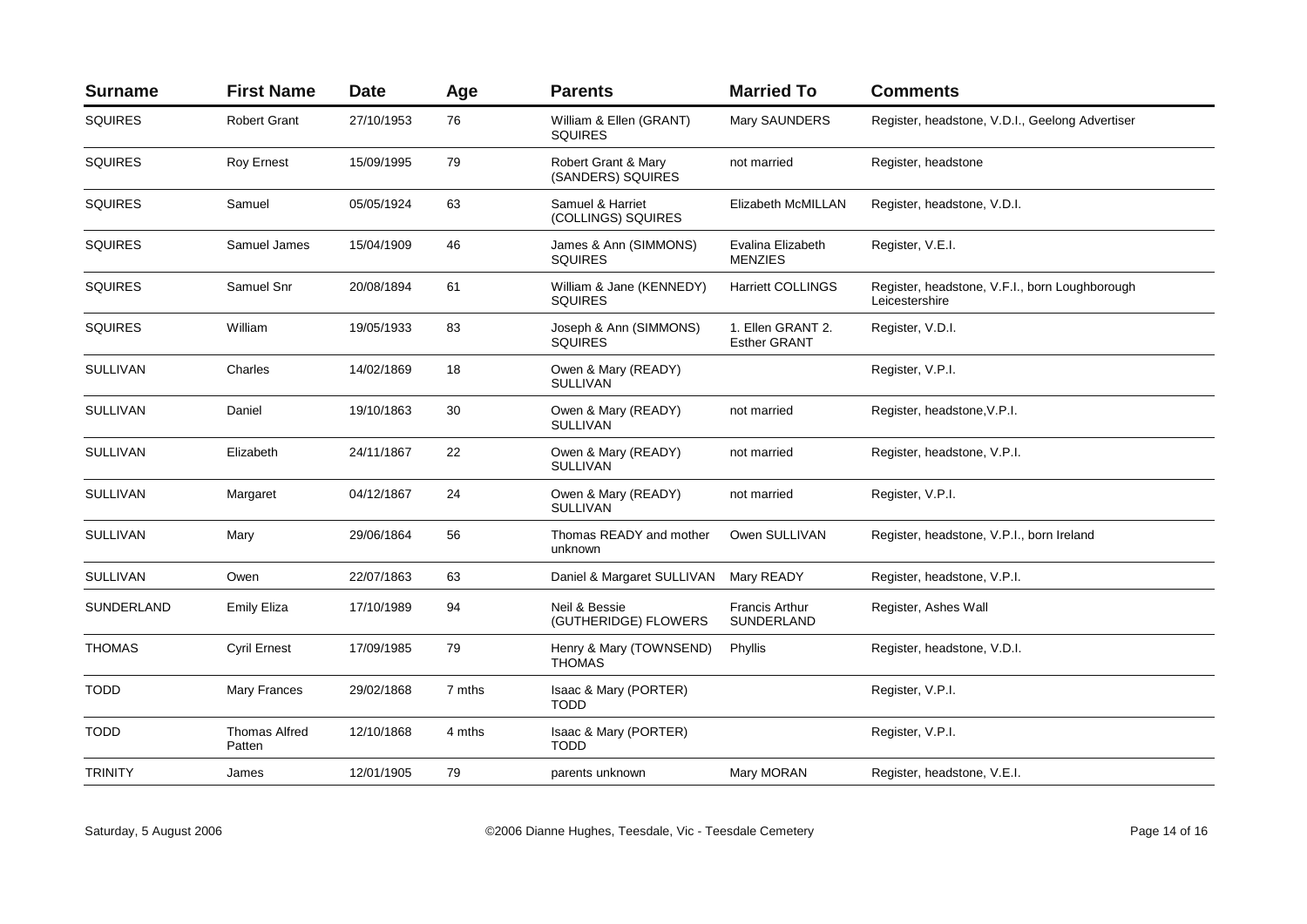| <b>Surname</b> | <b>First Name</b>      | <b>Date</b> | Age     | <b>Parents</b>                                | <b>Married To</b>           | <b>Comments</b>                                                                                    |
|----------------|------------------------|-------------|---------|-----------------------------------------------|-----------------------------|----------------------------------------------------------------------------------------------------|
| <b>TRINITY</b> | Mary                   | 18/03/1896  | 67      | Connor & Margaret<br>(MALONEY) MORAN          | <b>James TRINITY</b>        | Register, headstone, V.F.I., also on headstone of Helena<br>Moran                                  |
| <b>TUCKER</b>  | Fanny                  | 03/11/1866  | 6       | Thomas & Ellen<br>(ROCHFORT) TUCKER           |                             | Register, V.P.I., inquest burnt while sitting in front of the fire<br>at her home                  |
| WALL           | Annie Maria            | 02/08/1947  | 80      | Mark & Margaret (SPILLANE)<br><b>RICHARDS</b> | John WALL                   | Register, headstone, V.D.I., Geelong Advertiser                                                    |
| WALL           | Elizabeth              | 25/09/1890  | 42      | Michael & Ellen (KENNEDY)<br><b>WALL</b>      | not married                 | Register, headstone, V.F.I.                                                                        |
| WALL           | <b>Frances Mary</b>    | 23/07/1900  | 59      | unknown BOYD, & unknown<br><b>PAGUE</b>       | Patrick WALL                | Register, headstone, V.F.I.                                                                        |
| WALL           | Honora                 | 10/08/1887  | 73      | Patrick HEHIR, mother<br>unknown              | John WALL                   | Headstone, V.P.I., died on railway train near Moorabool<br>Station                                 |
| WALL           | Honora                 | 18/01/1901  | 30      | Thomas & Mary (GLEESON)<br>LARKIN             | John WALL                   | register, V.F.I., headstone                                                                        |
| WALL           | Honora                 | 31/07/1911  | 68      | Edmund & Bridget<br>(GILLIDAY) DONNELLAN      | <b>Michael WALL</b>         | Register, headstone, V.E.I.                                                                        |
| WALL           | John                   | 05/08/1881  | 34      | John & Honora (HEHIR)<br><b>WALL</b>          | not married                 | Register, headstone, V.P.I., Geelong Advertiser                                                    |
| WALL           | John                   | 29/11/1946  | 74      | Michael & Honora<br>(DONNELLAN) WALL          | Annie ARCHER                | Register, headstone, V.D.I., Geelong Advertiser                                                    |
| <b>WALL</b>    | John Snr.              | 05/12/1880  | 76      | James & Honora (HEHIR)<br>WALL                | Honora HEHIR                | Register, headstone, V.P.I., born County Clare, Ireland,<br>Geelong Advertiser                     |
| WALL           | Margaret Ellen         | 04/07/1884  | 14 mths | Michael & Honora<br>(DONNELLAN) WALL          |                             | Register, headstone, V.P.I. Geelong Advertiser, died Stone<br>Park Farm                            |
| WALL           | Mary                   | 30/03/1873  | 3       | Michael & Honora (DONLON)<br><b>WALL</b>      |                             | Register, headstone, V.P.I.                                                                        |
| WALL           | Michael                | 13/08/1884  | 43      | John & Honora (HEHIR)<br>WALL                 | Honora DONLAN               | Register, headstone, V.P.I., born County Clare, Ireland<br>Geelong Advertiser died Stone Park Farm |
| <b>WALL</b>    | Patrick                | 21/06/1879  | 3       | Michael & Honora (DONLON)<br><b>WALL</b>      |                             | Register, headstone, V.P.I., died of diptheria                                                     |
| WALL           | <b>Patrick Francis</b> | 24/08/1913  | 70      | John & Honora (HEHIR)<br>WALL                 | <b>Frances Mary BOYD</b>    | Register, V.E.I.                                                                                   |
| <b>WALL</b>    | Sophia                 | 15/06/1943  | 61      | Charles & Ellen (WALL)<br><b>JOULE</b>        | <b>Patrick Francis WALL</b> | Register, headstone, V.D.I.                                                                        |

Saturday, 5 August 2006 **Caucasia Comment Comment Controllery** CO2006 Dianne Hughes, Teesdale, Vic - Teesdale Cemetery **Page 15** of 16 Page 15 of 16